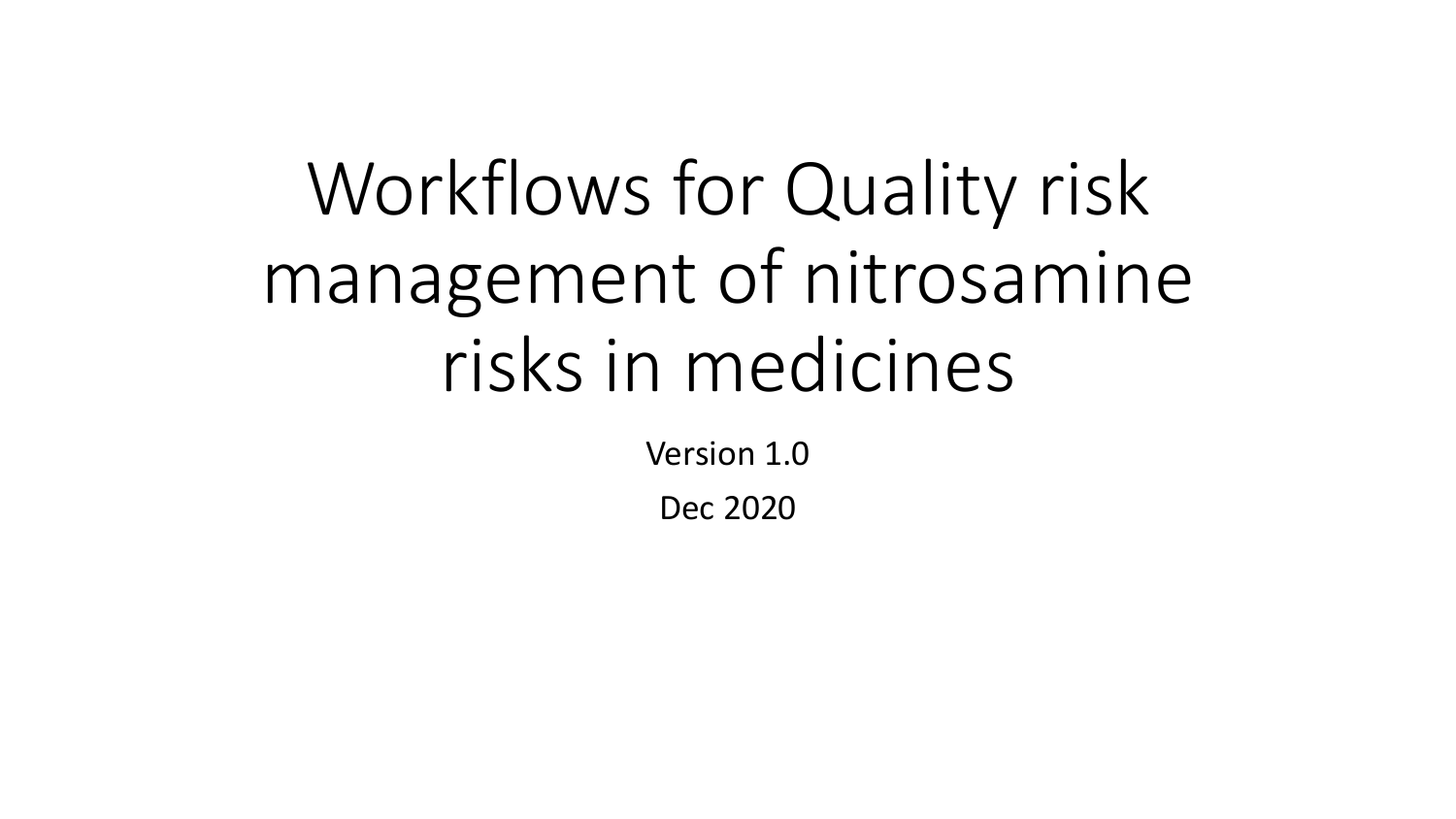# Introduction

- This document describes workflows for the quality risk management of nitrosamine risks in medicines, developed by experts from EFPIA's manufacturing and Quality Expert Group.
- The workflows and risk assessment principles described here are intended to support the accountabilities of medicine application holders and drug substance manufacturers to identify, assess and mitigate risks from Nnitrosamine impurities.
- Guidance and principles are provided for identification of potential nitrosamine impurities, assessing their risks, and identifying appropriate control strategies, in line with principles and considerations of ICHM7.
- This document contains the following workflows:
	- 1. Chemical drug substance risk assessment
	- 2. Drug Product risk assessment
	- 3. Risk Assessment for nitrocellulose packaging materials
	- 4. Risk assessment for biological drugs

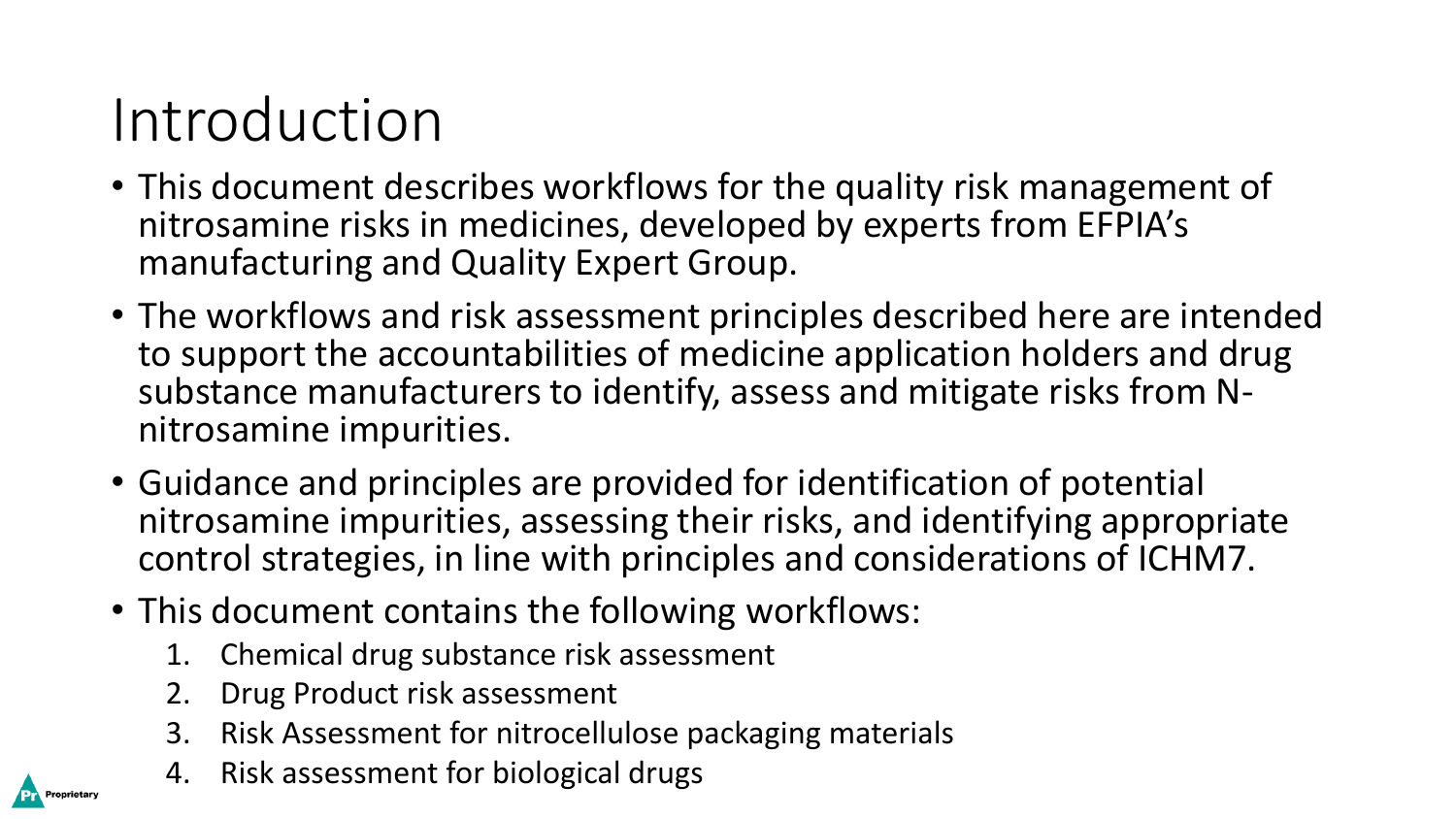# 1. Chemical Drug Substance Risk Assessment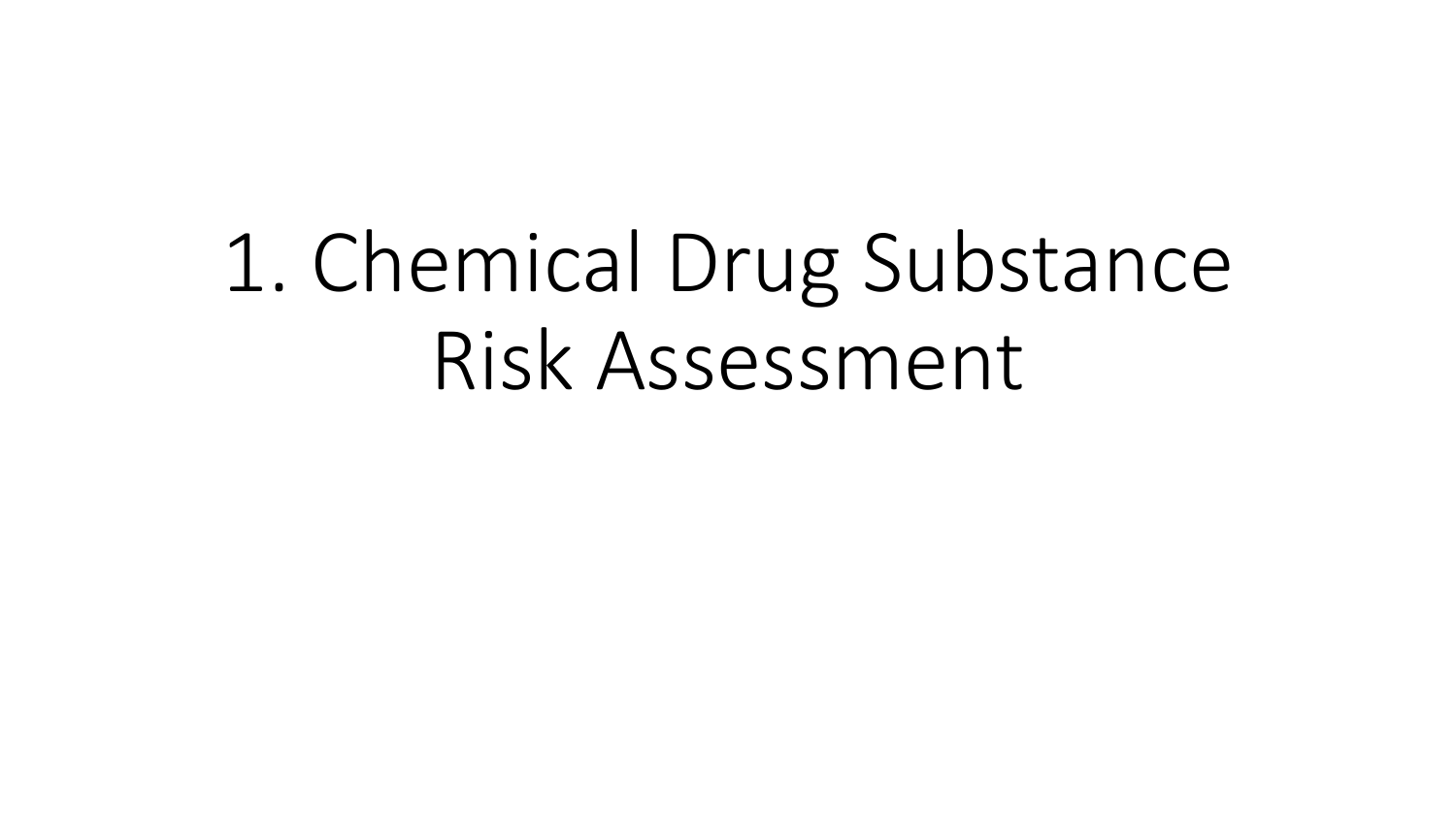#### **Start Here**

Assess all stages of the API manufacturing route after the registered starting materials for both rocess risks and contamination risks. The route of synthesis for registered starting materials may also need to be assessed, particularly where they contain amine or nitro functionalities or are introduced late in the synthesis. The number of steps that may need to be assessed will be ependant upon the control level required in the API.

**Drug Substance Manufacturing Process Risk Assessment for Presence of N-Nitrosamines**



Risks associated with API and associated impurities / degradants containing ulnerable amines are also addressed in the **Drug Product Workflow**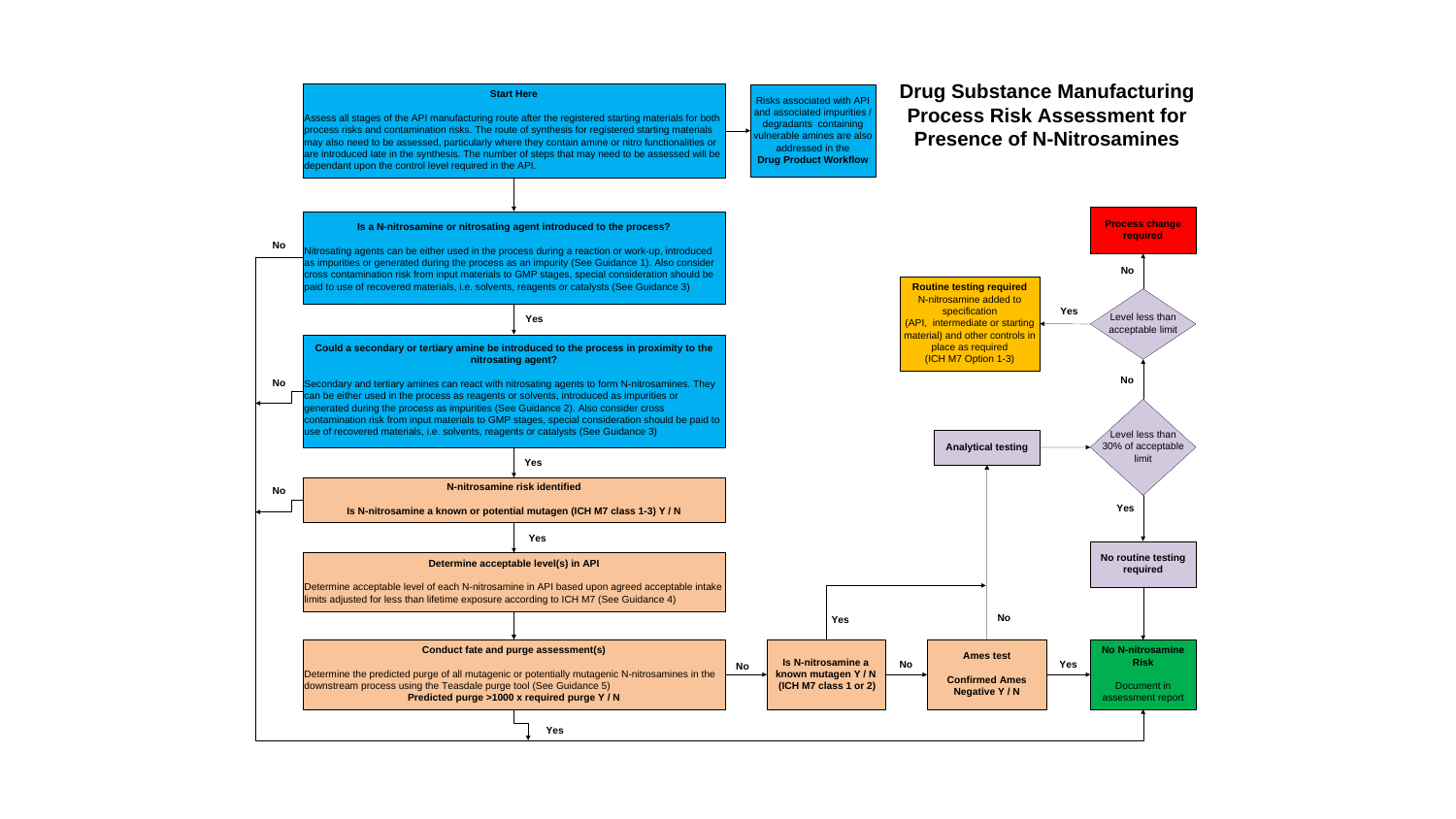#### **Guidance 1** (Sources of nitrosating agents)

Nitrosating agents to be considered include; nitrites (e.g. sodium nitrite,  $NaN<sub>2</sub>$ ) and nitrous acid ( $HNO<sub>2</sub>$ ), nitric oxide (NO), nitrosyl halides (e.g. ClNO, BrNO), dinitrogen trioxide  $(N_2O_3)$ , dinitrogen tetroxide  $(N_2O_4)$  and organic nitrites (e.g. t-BuONO).

Other potential nitrosation risks:

- Side reaction in nitration reactions. Nitric acid typically contains nitric oxide as an impurity, additional nitrous acid may also be produced, leading to nitrosation, if any reducing agents are present.
- · Hydroxylamine under oxidative conditions
- · Chloramines are known to generate N-nitrosamines under certain conditions and so should also be considered<sup>1</sup>
- · Ozone may lead to the formation of N-nitrosamines by initial oxidation of amines to nitrite<sup>1</sup>

This evaluation must include the use of all chemicals within a process, including those used during the quench and work-up as well as during reactive chemistry.

#### **Guidance 2 (**Sources of secondary and tertiary amines) 2

Secondary amines are of greatest concern, however tertiary amines can also undergo nitrosation via more complex pathways. All secondary and tertiary aliphatic and aromatic amines should therefore be considered including those present as part of the starting material, intermediate or API structure as well as those introduced as reagents, catalysts, solvents or as impurities.

Tertiary amine bases (i*.e.* triethylamine, diisopropylethylamine and N-methylmorpholine) are known to degrade to secondary amines and have been implicated in N-nitrosamine formation.

Amines may also be introduced as impurities or degradants:

- · Of common amide containing solvents such as N,N dimethylformamide (DMF), N,N-dimethyacetamide (DMAC) and N-methylpyrrolidinone (NMP)
- · Of quaternary ammonium salts such as tetrabutylammonium bromide (TBAB)
- · Of primary amines such as monoethylamine
- · Of starting materials, intermediates or the API itself

This evaluation must include the use of all chemicals within a process, including those used during the quench and work-up as well as during reactive chemistry.

#### **Guidance 3** (Potential contamination risks)

Consider all potential sources of contamination in input materials

Use of recovered materials (solvents, reagents, catalysts) is of particular concern if appropriate controls are not put in place. The materials DMF, ortho-xylene and tributyltin chloride were highlighted by the EMA as materials at risk of cross contamination by N-nitrosamines. Sodium azide was highlighted by Health Canada for risk of cross contamination with nitrite.

Cross contamination from other processes using shared equipment should be considered. Steps performed under GMP (using solvents/reagents with appropriate controls, and controls on their recovery and reuse) are considered to be a lower cross contamination risk.

#### **Guidance 4** (Determining an acceptable level)

Interim acceptable daily intakes for chronic exposure to several common N-nitrosamines have been defined, see table 1.

Processes to determine acceptable intakes for all other N nitrosamines should be in alignment with the EFPIA paper.<sup>3</sup>

These levels should be adjusted for less than lifetime exposures as described in ICH M7. 4

Calculate acceptable limits in ppm relative to API using the maximum daily dose.

Higher limits may be justified for ICH S9 indications.<sup>5</sup>

Table 1, EMA interim acceptable daily intake for chronic exposure to common N-nitrosamines<sup>6</sup>

| <b>Nitrosamine</b>                     | Abbreviation | <b>EMA acceptable intake for chronic</b><br>exposure ng/day |
|----------------------------------------|--------------|-------------------------------------------------------------|
| N-nitrosodimethylamine                 | <b>NDMA</b>  | 96                                                          |
| N-Nitroso-N-methyl-4-aminobutyric Acid | <b>NMBA</b>  | 96                                                          |
| N-nitrosodiethylamine                  | <b>NDFA</b>  | 26.5                                                        |
| N-nitrosodiisopropylamine              | <b>DIPNA</b> | 26.5                                                        |
| N-nitrosoethylisopropylamine           | <b>FIPNA</b> | 26.5                                                        |

#### **Guidance 5** (Conducting purge assessments) 7

Where a nitrosating agent and amine have the potential to be concurrently present an assessment of the process conditions should be conducted to determine if a N-nitrosamine could potentially be formed and what the maximum realistic level could be. Nitrosation occurs more rapidly under acidic conditions (apart from organic nitrites) and may also be catalysed by certain anions and aldehydes (notably thiocyanate and formaldehyde).<sup>2, 8</sup>

During purge calculations consider the likely physicochemical characteristics of the N-nitrosamine which may be formed. For instance, NDMA has a BP of 153°C and will partition in both aqueous and organic layers. It is highly soluble in water and organic solvents. Other, higher molecular weight, N nitrosamines will behave differently.

N-nitrosamines are relatively stable compounds though the following conditions are known to result in de-nitrosation:

- · Strongly acidic condition with a nucleophile trap (e.g. HCl with MeOH)
- · Metal reducing conditions (e.g. Zn AcOH; Ni/Al KOH)
- Pd/C Hydrogenation
- · Grignards
- Strong oxidants  $(H_2O_2; KMD_4)$

#### **References**

1) Nawrocki, J et al. Nitrosamines and Water, J. Hazard. Mater. 2011, 189, 1-18.

- 2) SCCS (Scientific Committee on Consumer Safety), Opinion on Nitrosamines and Secondary Amines in Cosmetic Products, 27 March 2012.
- 3) EFPIA position with respect to safety related aspects of EMA and Health Canada requests for N-nitrosamine evaluations, 2019.
- 4) ICH M7, Assessment and Control of DNA Reactive (Mutagenic) Impurities in Pharmaceuticals to Limit Potential Carcinogenic Risk, 31 March 2017.
- 5) ICH S9, Nonclinical Evaluation for Anticancer Pharmaceuticals, 29 October 2009.
- 6) EMA, Temporary interim limits for NMBA, DIPNA and EIPNA impurities in sartan blood pressure medicines, 20 August 2019.
- 7) Barber, C et al. A consortium-driven framework to guide the implementation of ICH M7 Option 4 control strategies. Regul. Toxicol.
- Pharmacol. 2017, 90, 22-28.
- 8) Williams, D. L. H. Nitrosation reactions and the chemistry of nitric oxide. 2004, Amsterdam, Elsevier.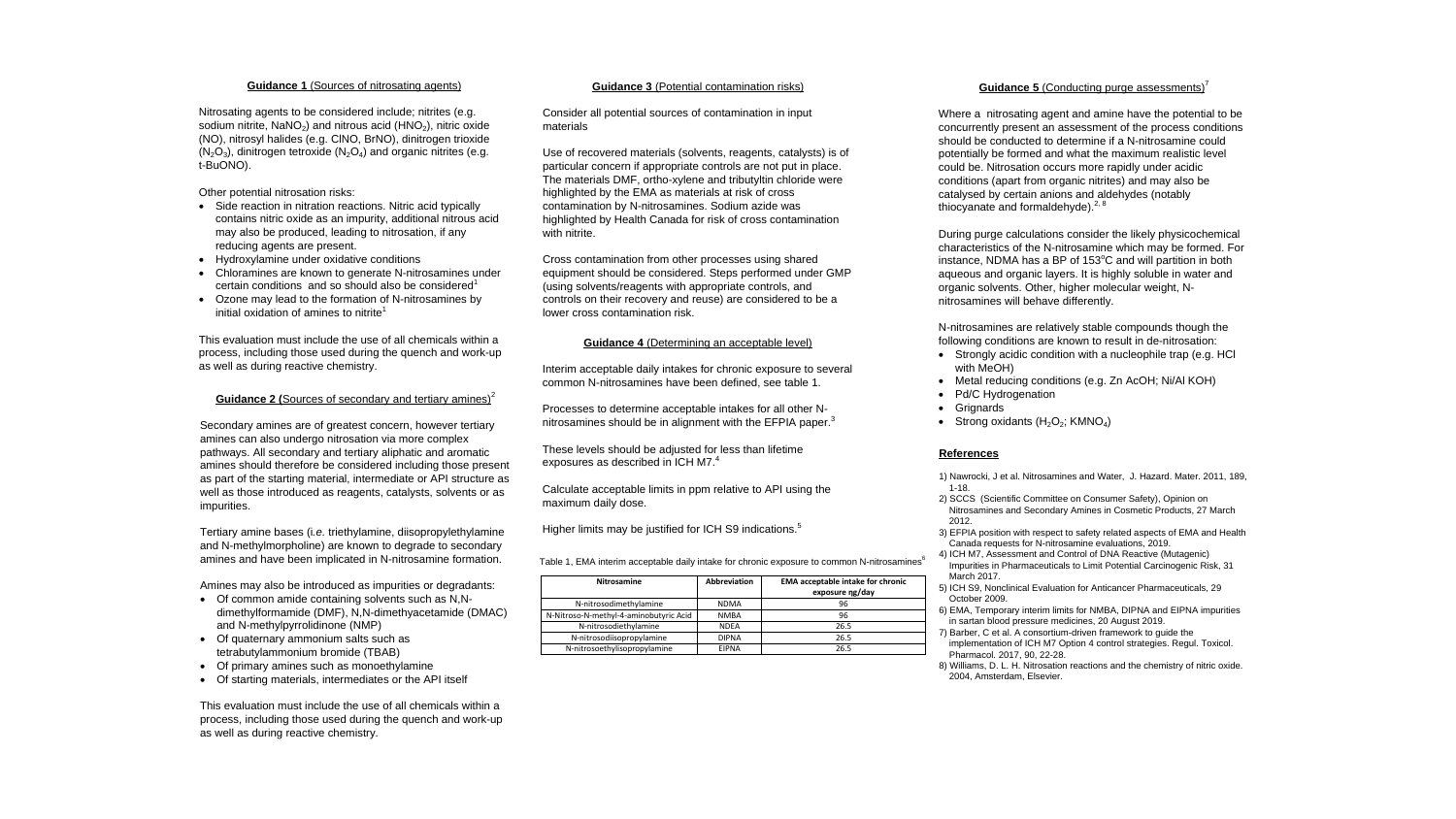# 2. Drug Product Risk Assessment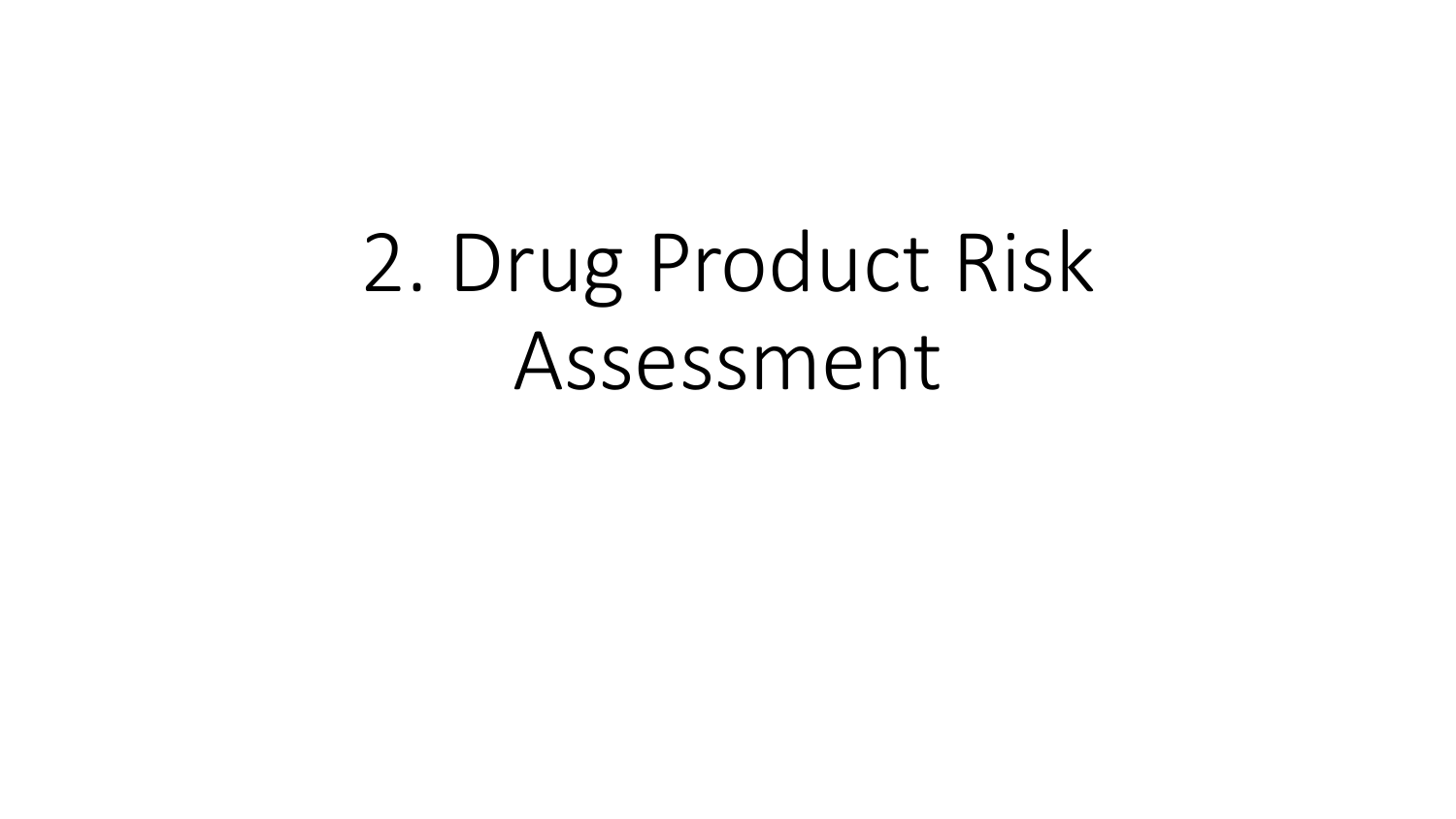## Proposed IQ / EFPIA Drug product (DP) Workflow 1

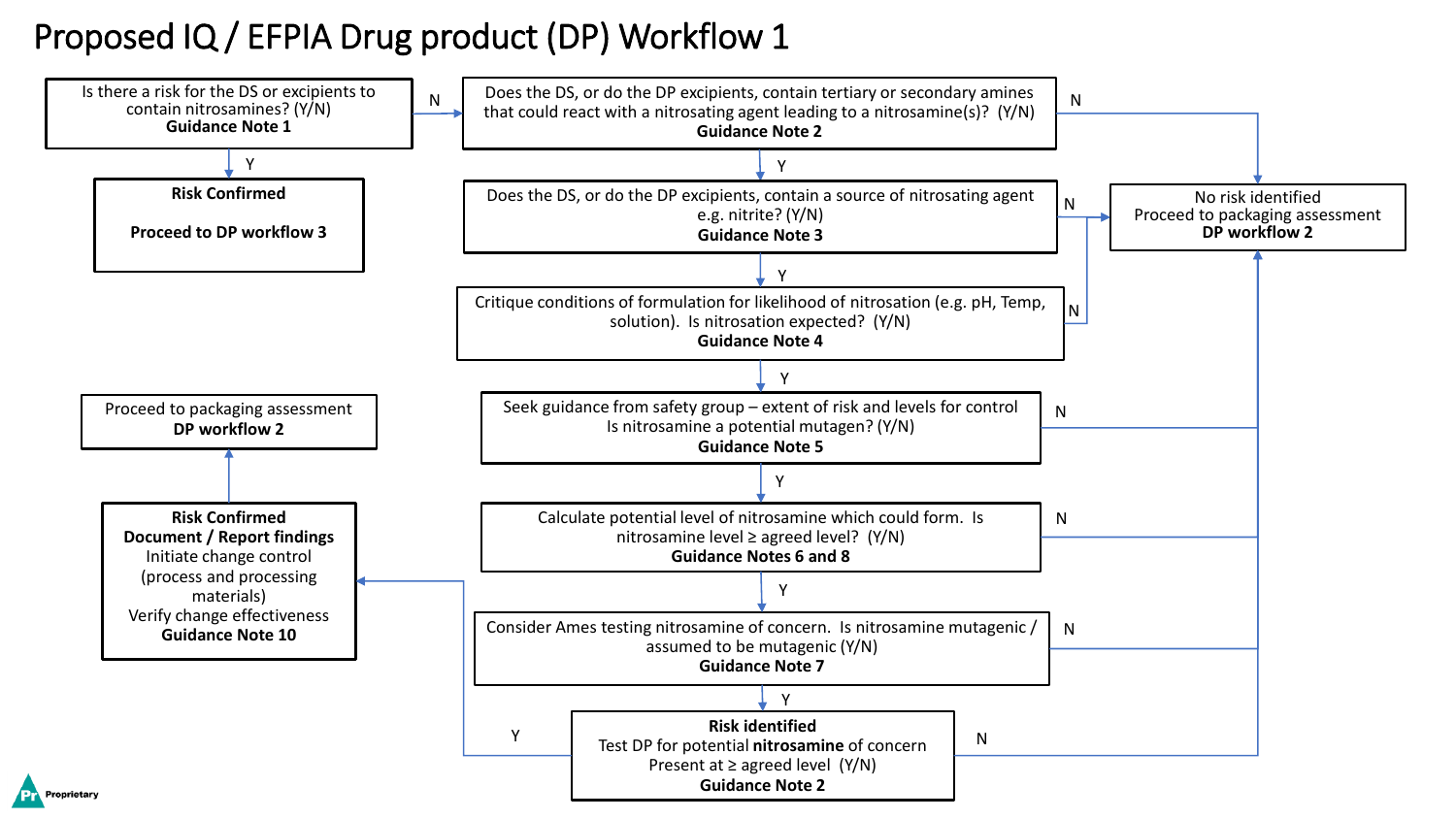## Proposed EFPIA / IQ Drug product (DP) Workflow 2



Proprietary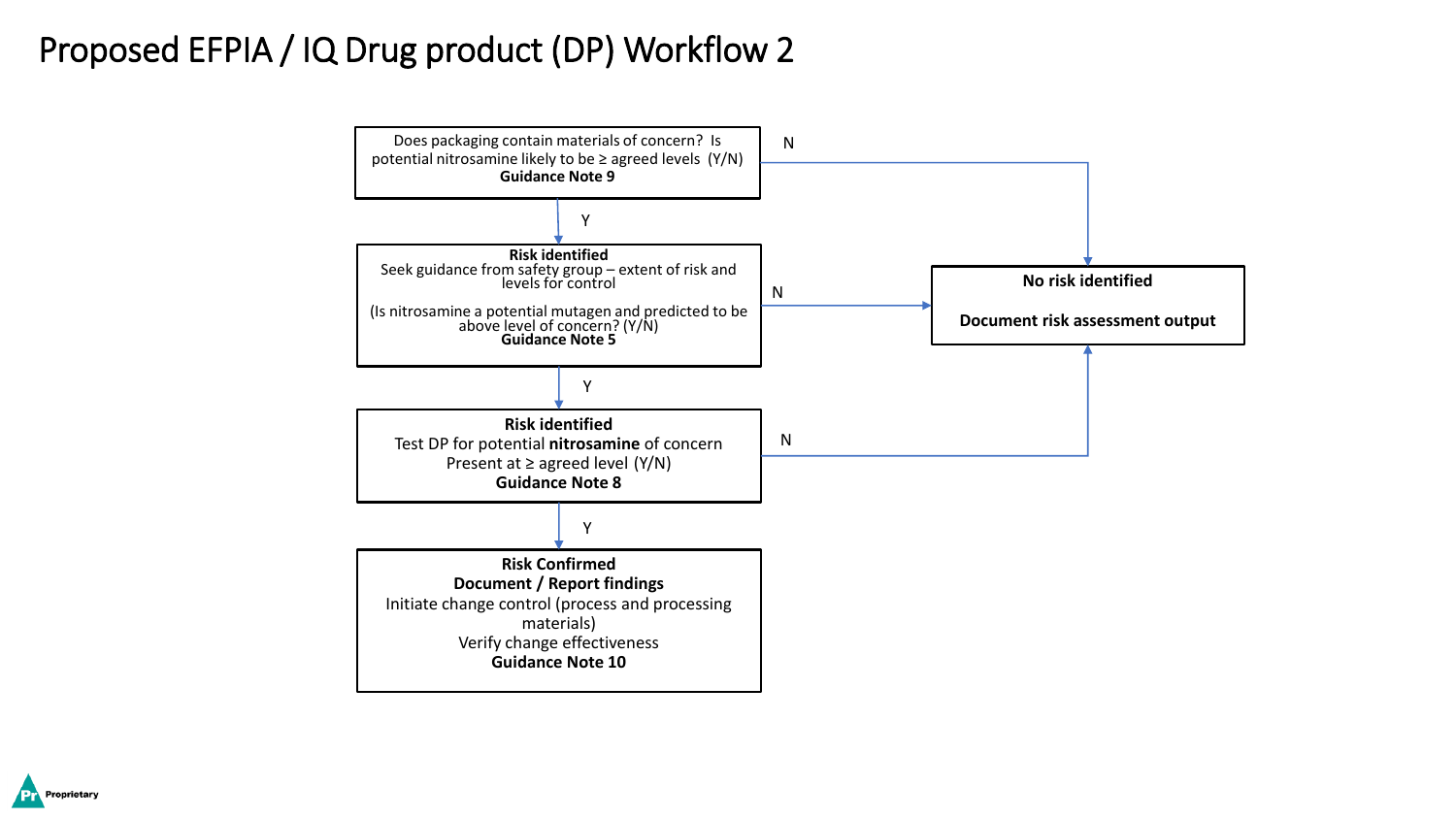## Proposed IQ / EFPIA Drug product (DP) Workflow 3



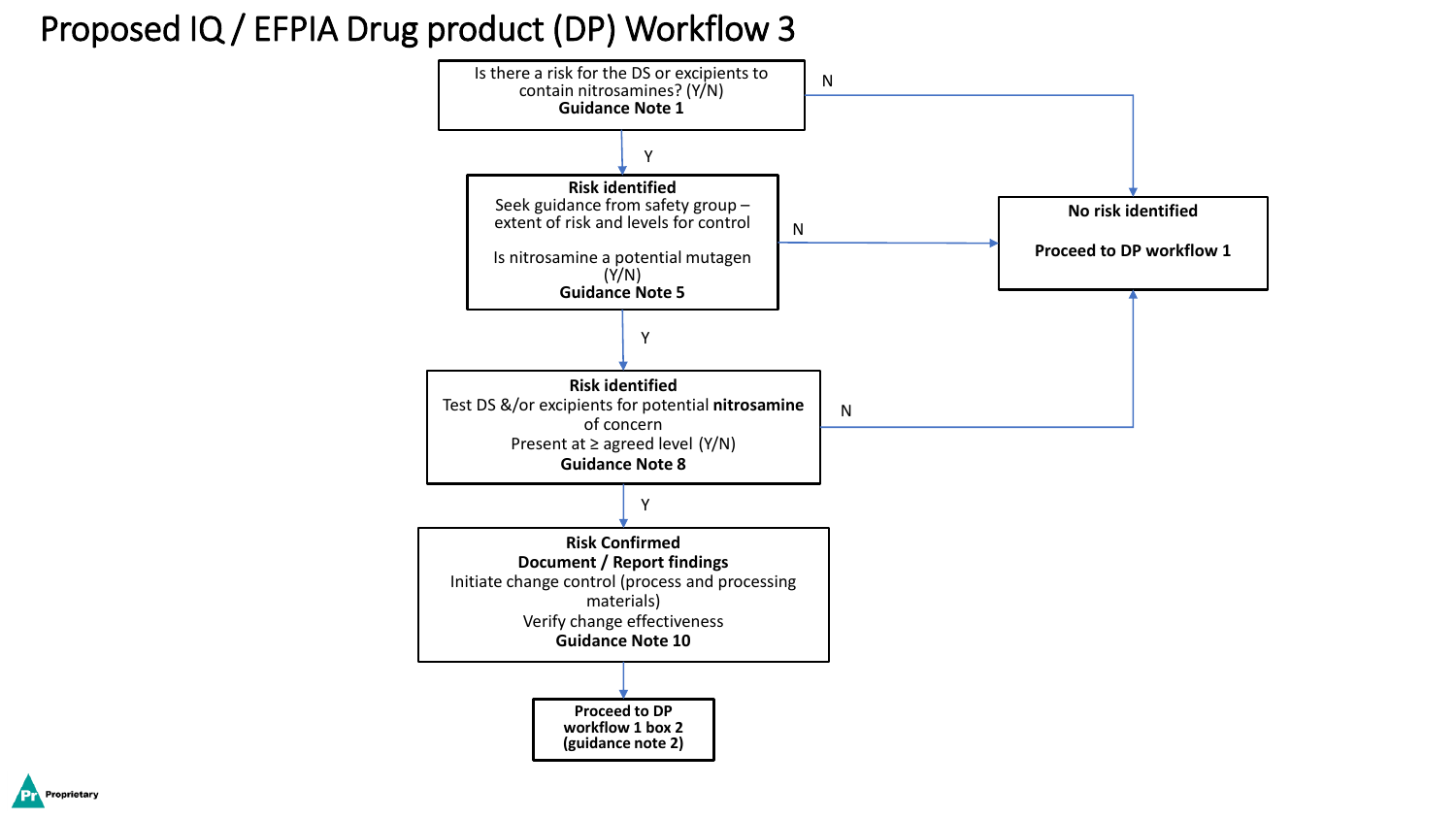# Guidance Notes 1 and 2 for EFPIA DP Workflow

### **Guidance Note 1**

Output from the DS risk assessment / excipient evaluation may have identified a risk for the potential presence of nitrosamine impurities. Excipients are evaluated by reference to available supplier questionnaires, consideration of their chemical structure and publicly available information. It is considered very rare for there to be a nitrosamine present within an excipient although where secondary amines are concerned this risk may need to be considered.<sup>1</sup> Any identified risk would lead to testing of the DS or excipient to confirm presence and at a level advised by the relevant safety group. It is still necessary to continue with a DP risk assessment to identify whether there might be additional nitrosamine risks.

1. B. Spiegelhalder, G. Eisenbrand and R. Preussmann; "Contamination of Amines with Nitrosamines"; *Angew. Chem. lnt. Ed. Engl*.; **1978**, *17* (5), 367 to 368.

#### **Guidance Note 2**

Output from the DS risk assessment / excipient review will have identified any amines present either as a structural motif within the DS / excipient(s), or as anticipated impurities or degradants, that could react with a nitrosating agent. Amines that could form a nitrosamine containing an alkyl carbon alpha to the nitrogen that contains at least one hydrogen are of particular concern as these may be metabolically activated and potentially mutagenic / carcinogenic to humans. The main focus should be on the most predominant types of nitrosamines with the dimethyl- and diethyl- groups being considered the more important in terms of mutagenic/carcinogenic potency compared to longer chain and cyclic compounds.<sup>12</sup>

Initial evaluation would suggest that there are relatively few amine excipients or excipients at risk of containing amines. Examples of such excipients include EDTA and its salts, triethanolamine, methyl N-methylanthranilate, tetra substituted alkonium salts, certain polymethacrylates functionalized with ammonium/amino groups, fatty acid amides e.g. coconut diethanolamide as these may contain levels of free amine which require assessment.

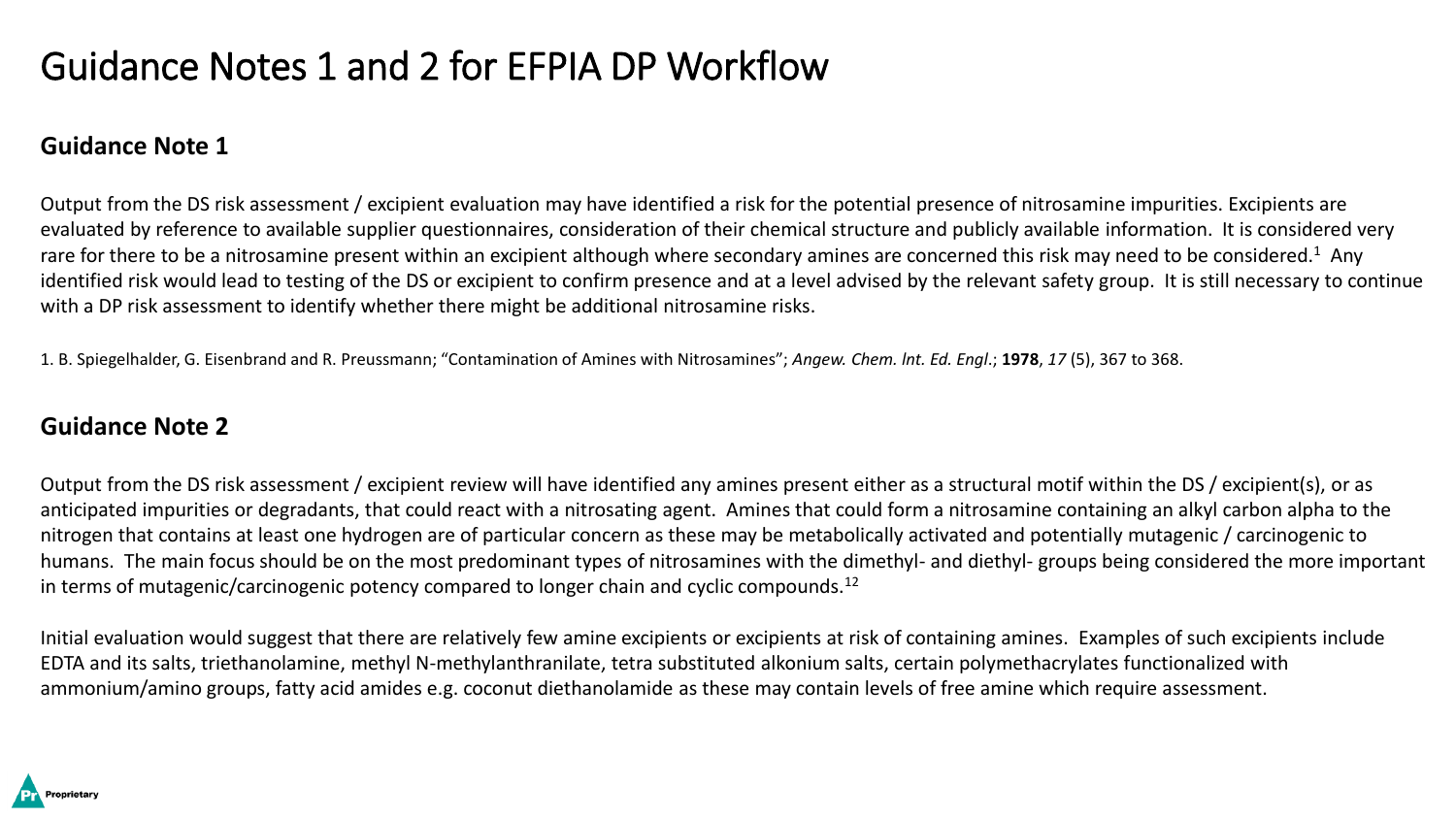# Guidance Notes 2 for EFPIA DP Workflow

### **Guidance Note 2 (Cont.)**

Generally it is anticipated that low level amine impurities<sup>2</sup> should constitute lower risk versus stoichiometric amines given this requires a trace amine to react with trace nitrite. Likewise, nitrogen containing functional group e.g. amides<sup>3</sup> are of lower reactivity because of the electron withdrawing properties of the carbonyl group and as such are considered out of scope of this assessment.

Focus should be primarily on those drug substances containing a reactive secondary amine which, if nitrosated, would lead to (ICH M7 Class 1 or 2) nitrosamines. The mutagenicity risk for a nitrosamine derivative of a drug substance which is ICH M7 Class 3 is currently unclear and, whilst they should also be assessed, such materials are the subject of current SAR investigation and development, by industry experts including those from Leadscope and Lhasa. It is important that not all secondary and tertiary amines are particularly reactive to nitrosation (e.g. flufenamic acid and diphenhydramine) and referring to available literature is appropriate to inform likely risk e.g. Susceptibilities of Drugs to Nitrosation Under Standardised Chemical Conditions.<sup>4</sup>

Tertiary amines are significantly less reactive than secondary amines (reports of > 1000 fold lower reactivity<sup>8</sup>) and require an additional de-alkylation step, making their nitrosation in solid state very unlikely. Certain tertiary amines where nitrosation could lead to class 1 low MW nitrosamines could, in certain instances (e.g. where the reactivity towards nitrite is enhanced by particular structural features), lead to an increased propensity towards nitrosation and should be considered as higher risk. Tertiary amines would generally be considered negligible risk given the mild conditions processing conditions would not be expected to lead to a nitrosamine.

2. Experimental data from model studies suggests that amine impurities at ICH Q3A and Q3B identification limits are not considered a risk for nitrosation with trace nitrite

- 3. [Opinion on Nitrosamines and Secondary Amines in Cosmetic Products, Scientific Committee on Consumer Safety \(SCCS/1458/11\)](https://ec.europa.eu/health/sites/health/files/scientific_committees/consumer_safety/docs/sccs_o_090.pdf)
- 4. P. N. Gillatt, R. J. Hart and C. L. Walter; *Fd Chem. Toxic*.; **1984**, *22 (4)*, 269 to 274.
- 5. S.S Mirvish; "Kinetics of dimethylamine nitrosation in relation to nitrosamine carcinogenesis" *J. Nat. Cancer Inst*.; **1970**, *44 (3)*, 633 to 639

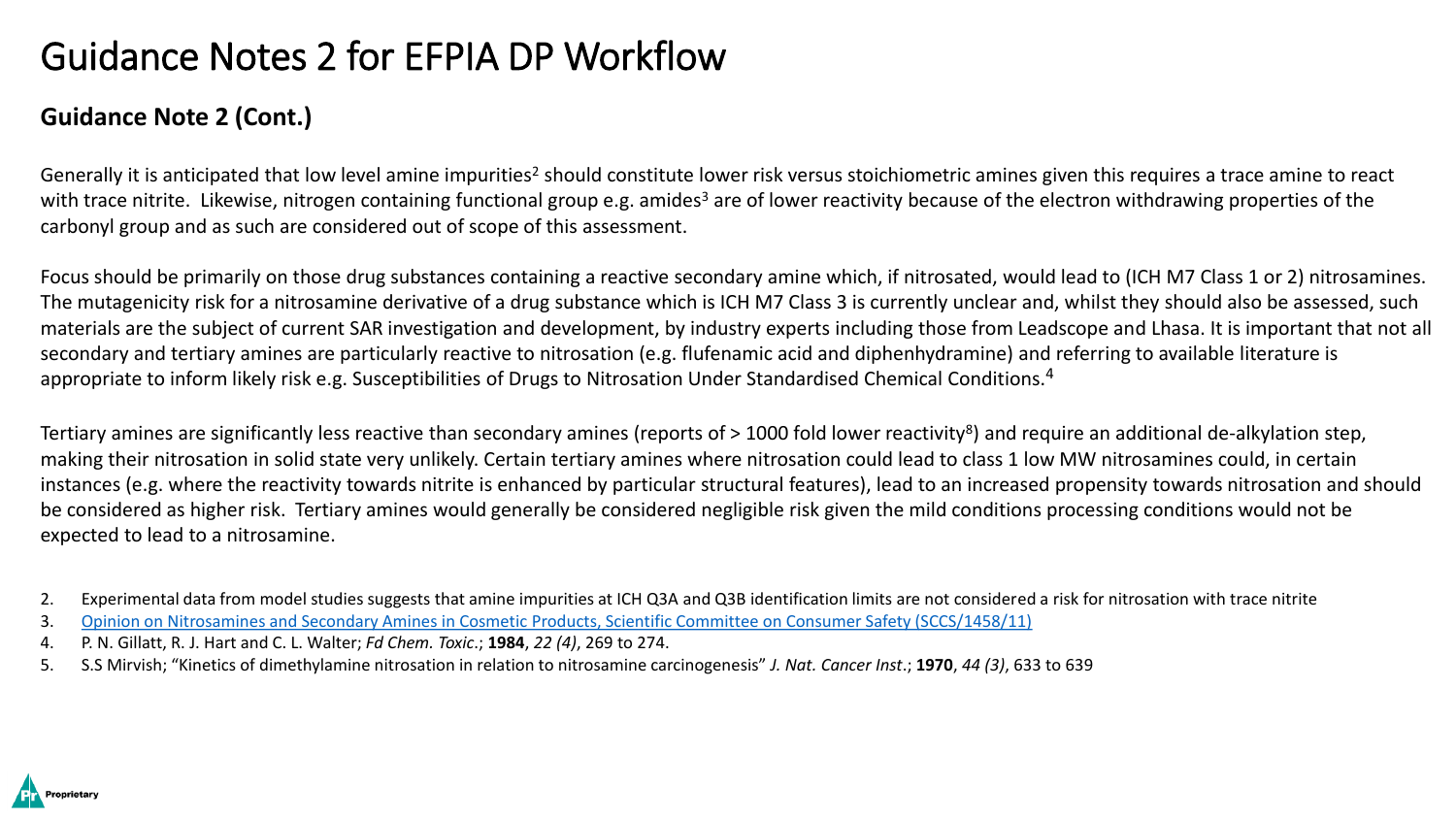# Guidance Notes 3 and 4 for EFPIA DP Workflow

### **Guidance Note 3**

As part of the drug substance risk assessment, the drug substance has been assessed for its potential to contain nitrosating agents. It is also possible that some excipients may contain low levels of potential precursors to nitrosating agents (e.g. nitrite). In the absence of specific data for excipients, a worst case figure of up to 5 ppm<sup>12</sup> of nitrite for these excipients could be used to assess the risk of nitrosamine formation. Potential precursors to nitrosating agents should be assessed in case there is the opportunity for *in situ* formation during processing or over the shelf life.<sup>6</sup> Whilst potable water can contain low levels of nitrite (<0.1 to 3 ppm as per WHO guidelines<sup>7</sup>), water for formulations is generally further purified (<<0.01 ppm nitrite) and as such nitrite in water is considered to be of lower risk<sup>8</sup> than potential levels within excipients. Whilst nitrite levels in a limited number of excipients have been reported,<sup>9</sup> recent cross-industry assessment of common excipients suggests levels of nitrite is generally lower than previously published.<sup>9</sup> Further data can be made available within publications and/or a future database, similar to the ICHQ3D database of elemental impurities.<sup>10</sup>

- 6. R. López-[Rodríguez, J. A. McManus, N. S. Murphy, M. A. Ott and M. J Burns "Pathways for N](https://pubs.acs.org/doi/pdf/10.1021/acs.oprd.0c00323)-nitroso compound formation: secondary amines and beyond" *Organic Process Research and Development*; 2020, doi.org/10.1021/acs.oprd.0c00323
- 7. WHO "Guidelines for Drinking-water Quality", 2008, third edition,
- 8. Ashworth, I.; Dirat, O.; Teasdale, A.; Whiting, M. "Potential for the Formation of N-Nitrosamines During the Manufacture of Active Pharmaceutical Ingredients: An Assessment of the Risk Posed by Trace Nitrite in Water." *Organic Process Research and Development*;<https://doi.org/10.1021/acs.oprd.0c00224>
- 9. Yongmei Wu, Jaquan Levons, Ajit S. Narang, Krishnaswamy Raghavan, and Venkatramana M. Rao; AAPS PharmSciTech, 2011, 12 (4), 1248 to 1263
- 10. [https://www.sciencedirect.com/science/article/pii/S0022354918302120?via%3Dihub](https://urldefense.com/v3/__https:/www.sciencedirect.com/science/article/pii/S0022354918302120?via*3Dihub__;JQ!!AoaiBx6H!nsMRMRVu8ZYpFJSEu_yeALijrvQekbhfpOSzRWv1jcLNhIeZ-oLu-CgucoLSJ7eri76PKw$)

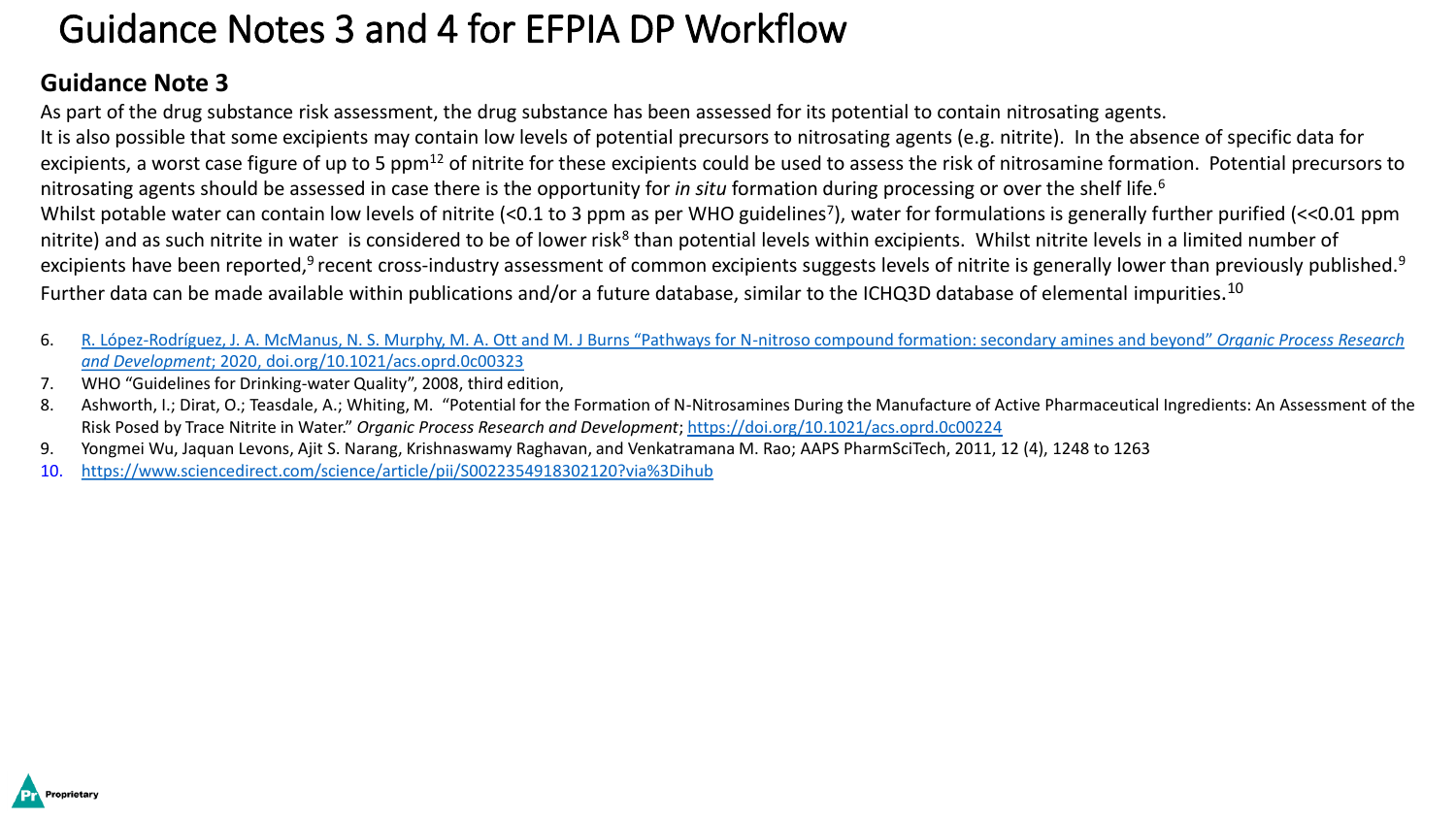# Guidance Notes 3 and 4 for EFPIA DP Workflow

### **Guidance Note 4**

When a risk from nitrite and a reactive amine is highlighted, it is important to evaluate the conditions for the formulation manufacturing process and the resulting product to understand the likelihood of nitrosamine formation.

Modelling of reaction kinetics may be used to de-risk the potential formation of nitrosamines, i.e. by calculating worst case reaction speed and comparing to conditions the product is exposed to (pH, temperature, reaction time) under the conditions of DP manufacture and under stability. For aqueous solution formulations, the formulation pH is considered the most critical but heat, order of addition and concentration within the formulation are also important. It is acknowledged that pH 3 to 4 is considered optimal for nitrosation with nitrous acid<sup>5</sup> and at higher pH the nitrosation reaction becomes much less likely. If pH > 7 for the process and product then the risk for nitrosation of amines with trace nitrite is considered negligible. There is some evidence that pH 5 to 7 can also be low risk for nitrosation but needs to be considered on a case by case basis. The measured pH of the drug substance can be very informative in this respect as can pH of the centrifuged wet granulation mixture. For impact of heat, the risk may be higher for terminally sterilised products versus other solution products as nitrosation kinetics may increase. Solid based formulations are considered less of a risk, as the availability of the amine within a solid matrix can be substantially lower, lack of availability of nitrite as it may be trapped within a solid matrix and general heterogeneity, and whilst the above factors should be considered, especially pH, the behaviour toward levels of heat and water may be less pronounced.

Tablet coating operations have no identified risk for nitrosamine formation, either in the coating mixture itself or from interaction of trace components within the coating with the tablet core. This is due to a). Lack of reactive amine source in coatings, b). Dilute [nitrite] in coating suspensions/solutions, c). Low surface to volume ratios leading to minimal interaction between the coating and the core tablet, which is supported by evidence that a well-designed coating process produces little interaction between coating mixture and the tablet core.<sup>11</sup>

11. Ruotsalainen, M. Studies on Aqueous Film Coating of Tablets Performed in a Side-Vented Pan Coater. Academic Dissertation. Pharmaceutical Technology Division, Dept. of Pharmacy. University of Helsinki, Finland. 2003

The use of flavours and fragrances within a drug product also has no identified risk for nitrosamine formation due to them being: a). Food grade therefore used, and approved for use, in foods where their safety is covered by food<sup>12</sup> and/or cosmetic<sup>3</sup> standards, b). used in very small quantities, c). multicomponent mixtures where a benign carrier/ solvent makes up the bulk of the mixture.

12. [EMEA Guideline On Excipients In The Dossier For Application For Marketing Authorisation Of A Medicinal Product](https://www.ema.europa.eu/en/documents/scientific-guideline/guideline-excipients-dossier-application-marketing-authorisation-medicinal-product-revision-2_en.pdf) ; [EU list of flavourings for foodstuffs](https://ec.europa.eu/food/safety/food_improvement_agents/flavourings/eu_lists_flavourings_en)

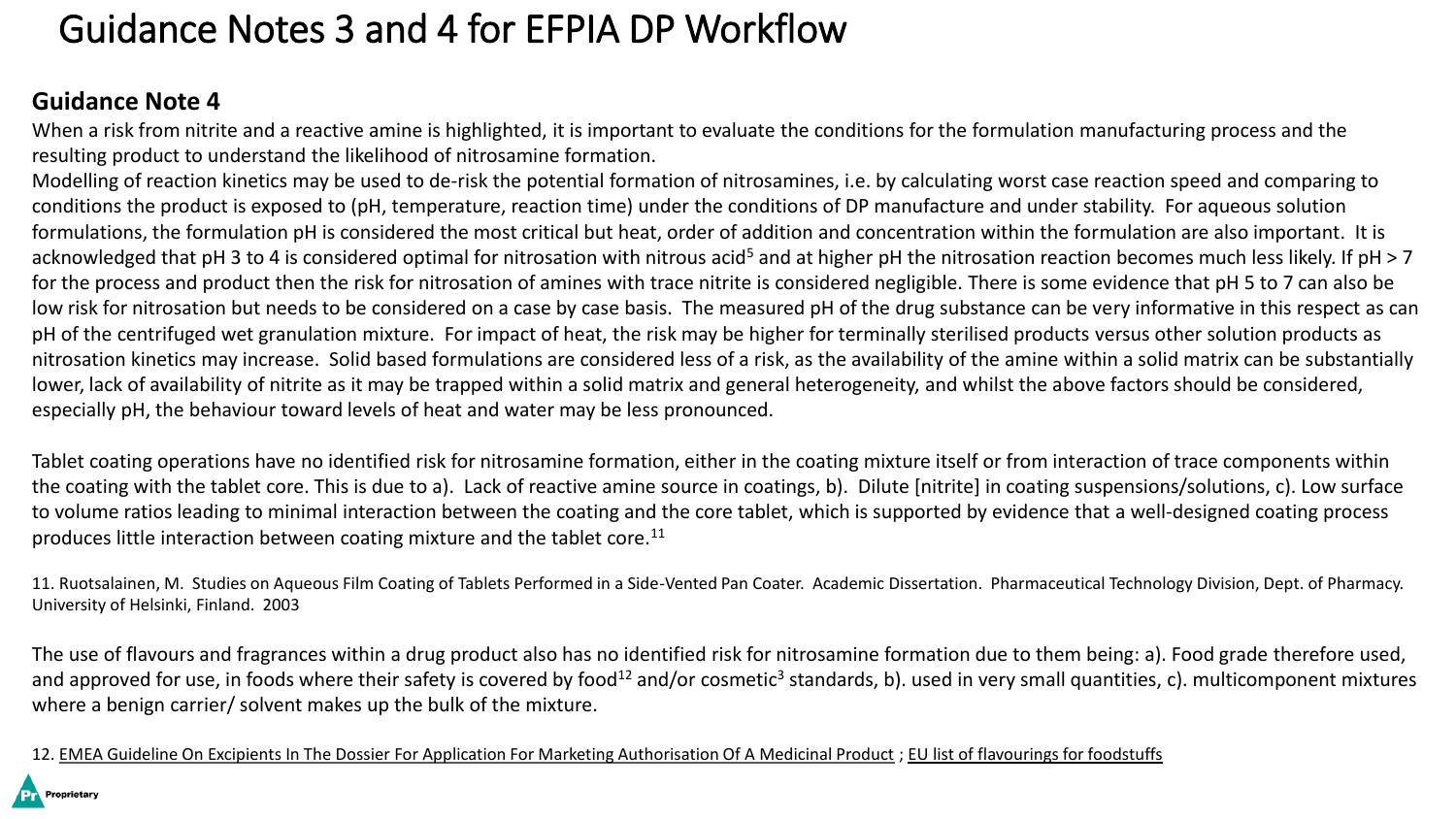# Guidance Note 5 for EFPIA DP Workflow

### **Guidance Note 5**

A key basis for a risk assessment is to understand what limits within a drug product present a risk.

Generally, where Identified, structures of concern specifically nitrosamines containing an alkyl carbon *alpha* to the nitrogen that contains at least one hydrogen,<sup>13</sup> should be assessed by safety experts. This group should confirm that the structure of concern is potentially mutagenic and if so determine if an acceptable intake (AI) can be calculated for any novel nitrosamines (i.e., those lacking an AI published established by regulatory authorities) using existing compound specific carcinogenicity data or structural analogues (i.e., read-across) as recommended by ICH M7. If an AI cannot be calculated in this manner, an interim acceptable limit of 44 ng/day until a limit is defined by ICH M7 could be applied but a lower limit of control may be expected.<sup>14</sup> The safety group can also advise whether the AI can be adjusted based on less than lifetime clinical administration in alignment with ICH M7. Control to ICH M7 limits (1.5 mcg per day of LTL equivalent) may be considered for those nitrosamines which prove to be mutagenic within the Ames test without the metabolic activation required for a nitrosamine from the cohort of concern. The assigned level can be used then to understand likely risk in the following steps. For products intended for advanced cancer within the scope of ICH S9 then nitrosamines can be controlled to ICH Q3A/B levels.<sup>14</sup>

Where multiple nitrosamine risks, these would need to be summed appropriately and control to the most potent nitrosamine safety level.<sup>15</sup>

- 13. [https://www.ema.europa.eu/en/documents/referral/nitrosamines-emea-h-a53-1490-assessment-report\\_en.pdf](https://www.ema.europa.eu/en/documents/referral/nitrosamines-emea-h-a53-1490-assessment-report_en.pdf)
- 14. [Committee for Medicinal Products for Human Use \(CHMP\). Assessment report: Nitrosamine impurities in human medicinal products. EMA/369136/2020. 25 June 2020. Procedure](https://www.ema.europa.eu/en/documents/referral/nitrosamines-emea-h-a53-1490-assessment-report_en.pdf) under Article 5(3) of Regulation EC (No) 726/2004
- 15. [https://www.ema.europa.eu/en/documents/referral/nitrosamines-emea-h-a53-1490-questions-answers-marketing-authorisation-holders/applicants-chmp-opinion-article-53](https://www.ema.europa.eu/en/documents/referral/nitrosamines-emea-h-a53-1490-questions-answers-marketing-authorisation-holders/applicants-chmp-opinion-article-53-regulation-ec-no-726/2004-referral-nitrosamine-impurities-human-medicinal-products_en.pdf) regulation-ec-no-726/2004-referral-nitrosamine-impurities-human-medicinal-products\_en.pdf
- 16. Review of ongoing excipient nitrite testing suggests an average figure of 1 to 2 ppm could be applied. In order to retain some conservatism the figure of 5 ppm has been selected for excipients where nitrite content is not known.

### **Guidance Note 6**

It is currently not well understood whether trace levels of a potential nitrosating agent e.g. nitrite will constitute a risk to a DP. In general, for similar formulations, the greatest risk will be those with the highest level of available nitrite in relation to available amine.

An estimation of likely risk can be estimated from calculating the level of nitrite that may be available within the formulation and considering how much nitrosamine would be produced should it **all** react to produce a nitrosating agent. The level of nitrite within the formulation can either be derived from specific excipient testing data or by assuming a generic average level of 5 ppm.<sup>16</sup>

If the estimated level of nitrosamine is lower than the acceptable daily intake, $16$  it can be concluded there is no specific risk from the DP and the assessment should move to consider any packaging risks (Guidance Note 9)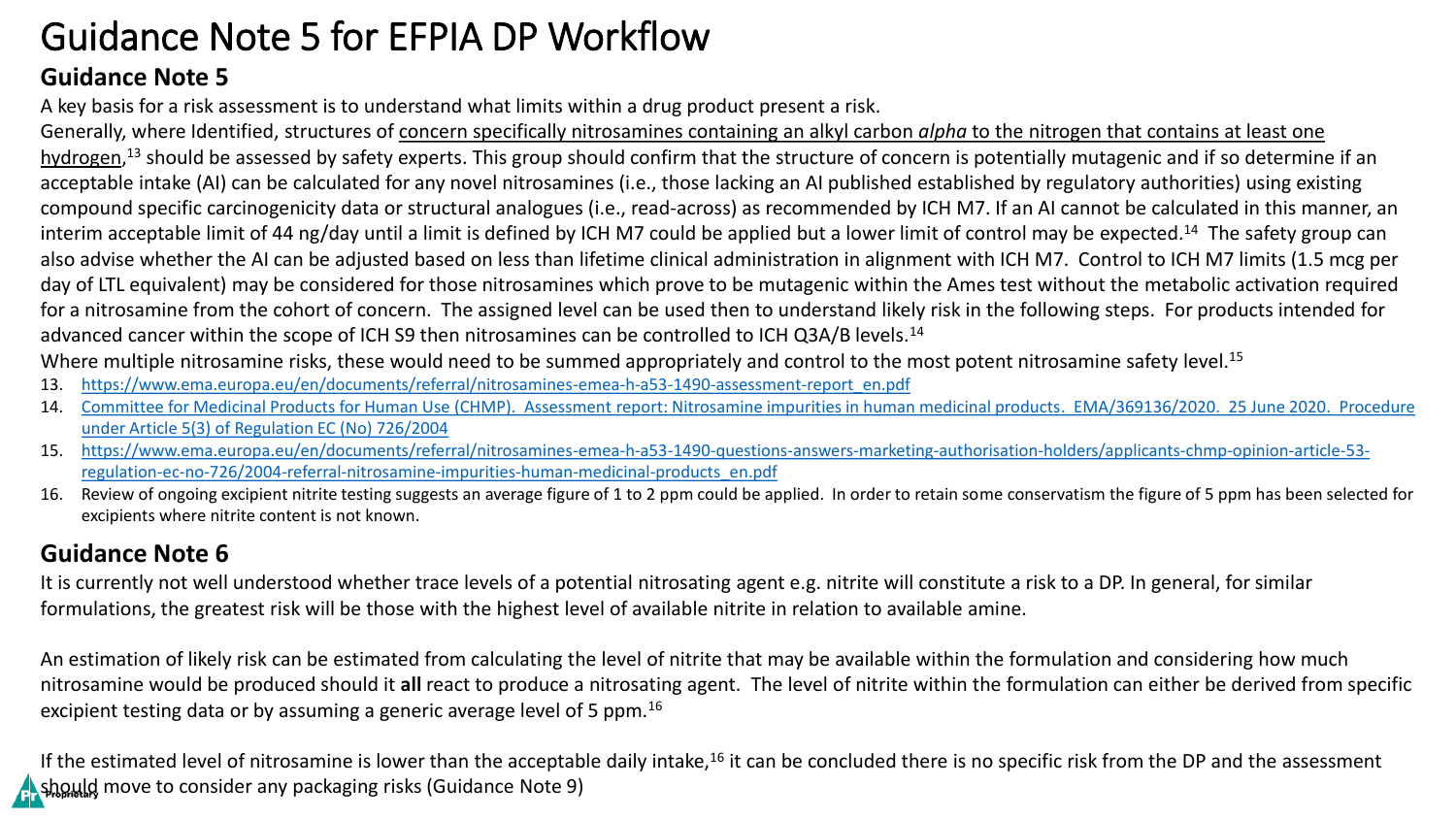# Guidance Note 6 for EFPIA DP Workflow

### **Guidance Note 6 (Cont.)**

If the estimated level of nitrosamine exceeds the allowable daily intake, it is appropriate to consider what a more realistic conversion could be for the associated product. In this respect, risk is assumed proportional to the potential for greatest interaction between the reactive amine and nitrosation agent. The risk for an oral solid dose product is therefore much less than for solution phase as any nitrite is likely to be less reactive/available.

The order of risk is considered to be:

Lower risk < dry blends < direct compression < wet granulation < freeze dried / amorphous < suspension < creams / syrups / solution < Higher risk

and more realistic conversion is considered to be that described below from discussions across industry from very limited experimental work:

<1% (dry blends), <10% (direct compression), <15% (wet granulation), <20% (freeze dried/amorphous), <50% (suspensions) and 0-100% (creams/syrup/solution)

The actual conversion will be highly dependent of the formulation process and components e.g. pH, particle size, water activity, crystallinity etc. It is useful to refer to the published calculation,<sup>8</sup> which is based on amine pKa, solution pH, amine and nitrite concentrations, total volume and shelf life, in order to estimate conversion for a solution based formulation.

If the estimated level is still in excess of the allowable daily intake then a risk is identified.

If the estimated level of nitrosamine is lower than the acceptable daily intake, it can be concluded there is no specific risk from the DP and the assessment should move to consider any packaging risks (Guidance Note 9)

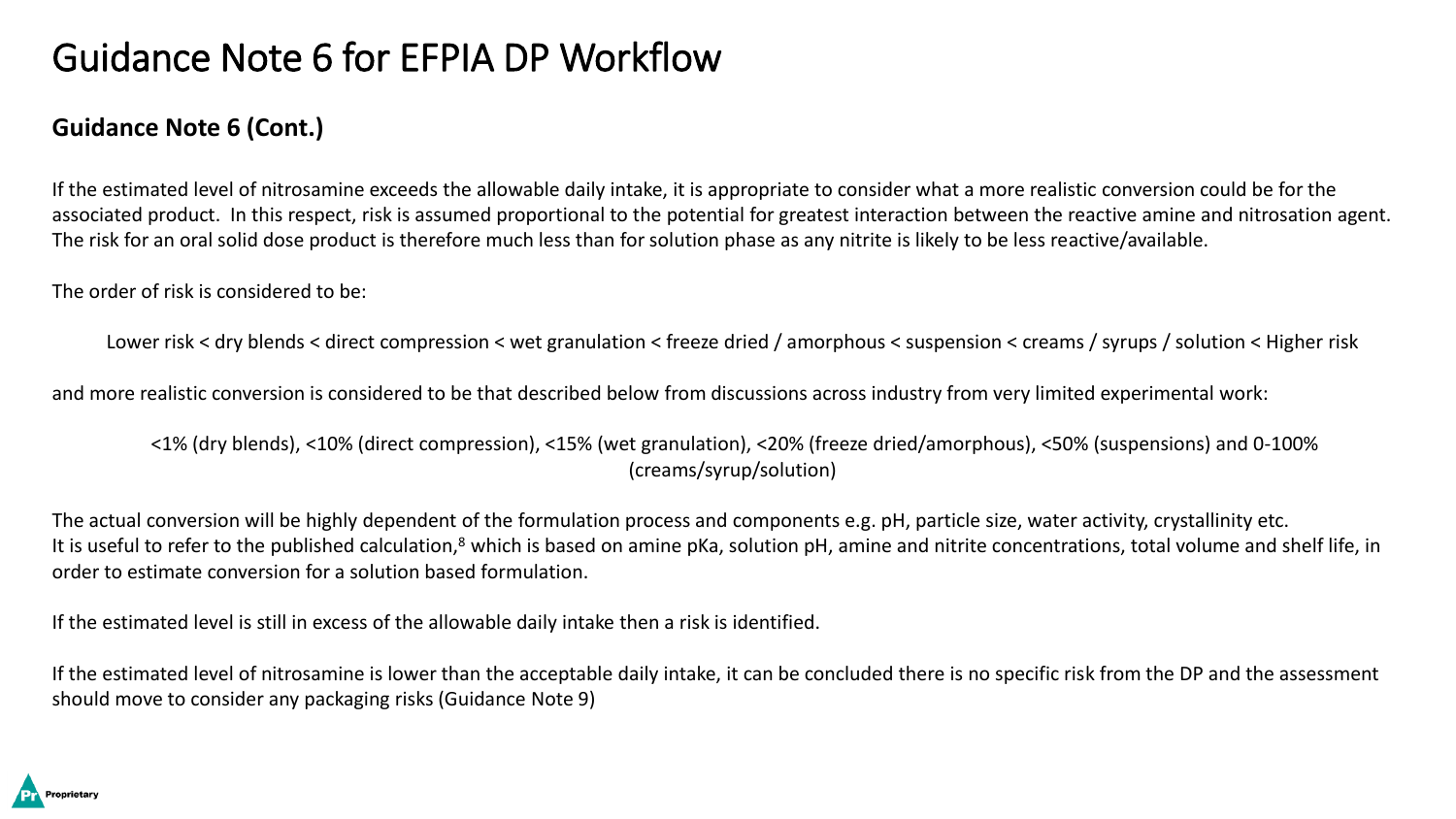# Guidance Notes 7, 8 and 9 for EFPIA DP Workflow

### **Guidance Note 7**

Once a potential risk has been confirmed for an ICH M7 Class 3 nitrosamine, suspected mutagen with unknown carcinogenic potential, there are two general options i) proceed to confirmatory product testing to quantify the impurity level and/or ii) Ames test to better understand mutagenicity. Whilst a negative Ames test will be a very useful means to de-risk a potential mutagen, confirming mutagenicity is likely to lead to additional studies in order to better understand the risk to the product. Where a risk has been highlighted with the nitrosation of a secondary amine DS, controls for the DP need to be considered in order to minimise any risk. It is also considered likely that available non-clinical safety data and data from pharmacovigilance would be useful in order to contextualise the level of risk that may be involved for the DP.

#### **Guidance Note 8**

In progressing to testing, an authentic sample of nitrosated product may need to be obtained to develop a suitable test method. Samples of the ICH M7 Class 1 small molecular weight nitrosamines are likely to be readily available but nitrosated versions of DS may require specific manufacture. If the identified nitrosamine cannot be manufactured for scientific reasons then this can be used as justification to take no further action (aligns with Guidance Note 2). Manufacture of an identified nitrosamine of unknown mutagenic potential is likely to require appropriate safety input to inform the required occupational handling and containment requirement. Additional safety precautions are likely to be required over and above general laboratory safety working practices.

Testing the DP formulation with the associated highest risk of nitrosation (Guidance Note 6) should be the focus. Generally, it is recommended to test the DP at, or towards, the end of shelf life as a minimum but testing an appropriate spread of samples i.e. after manufacture and during shelf life can provide invaluable information as to whether a nitrosamine might be increasing during shelf life. Output from this testing can be used to inform risk associated with other formulations and future product assessments from a prior knowledge perspective.

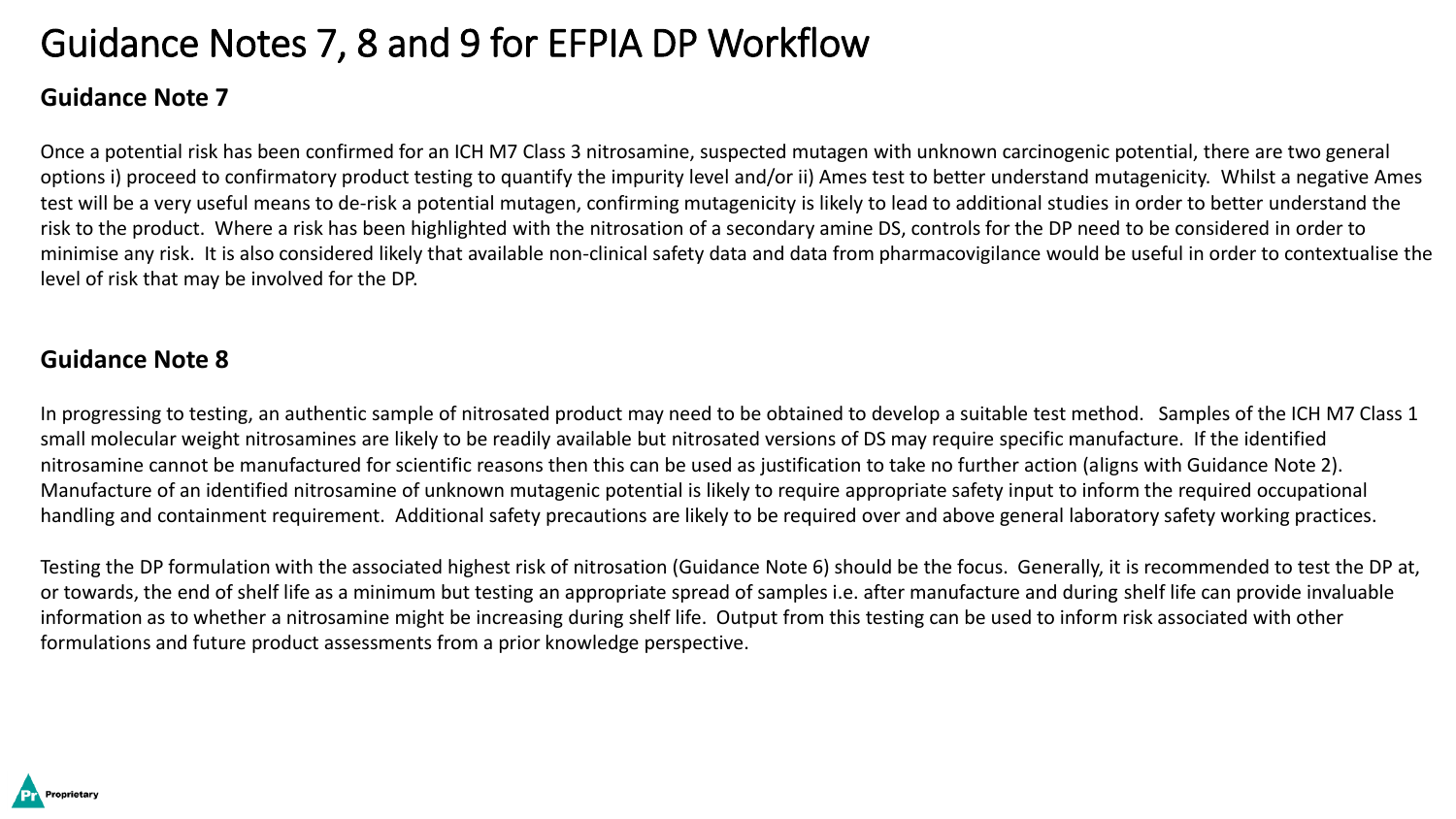## Guidance Note 9 for EFPIA DP Workflow

#### **Guidance Note 9**

Packaging risks are considered independent of the formulation process and there needs to be an assessment. Packaging materials that are currently considered potentially at risk for the formation of low levels of nitrosamines are nitrocellulose which may react with amines in printing ink to generate nitrosamines which could be transferred to the product under certain packaging operations (e.g. during heat sealing blistering processes *via* vaporisation and condensation onto the drug product). **See also the separate EFPIA risk assessment principles for consideration for nitrocellulose packing materials**

Generally the risk is considered very low as observed levels, when formed, have been very low and significantly below an acceptable daily intake for the patient. Therefore where a potential risk is identified, testing of product may not be required particularly where there are low numbers of daily doses. Where multiple daily dosing is required for the respective product, or where other nitrosamine risks may have been identified within the product assessment as per workflow 2 might be appropriate.

Moving to nitrocellulose free materials could mitigate this potential risk but this change is not considered a requirement but should be considered if there is a multiple dosing regimen that leads to this potential risk being more significant.

Packaging materials can be potential sources of nitrosamines and low levels of amines from an extractable and leachable perspective. With respect leachable nitrosamines, this is generally a well understood and managed phenomenon and as such is not considered an additional cause for concern.<sup>17</sup> Likewise, whilst very low levels of amines could leach into the product from packaging materials, it is anticipated that such cross contamination would be at a very low level and such levels of amines potentially reacting with trace nitrite contained within the formulation is not considered a risk.<sup>8</sup> The risk of nitrosamines and amines being derived from an extractable and leachable perspective is therefore considered very low and not in scope of this workflow.

17. General risk assessment for nitrosamines is captured within USP 〈1664〉 "Assessment of Drug Product Leachables Associated with Pharmaceutical Packaging/Delivery systems". Assessment of Elastomeric Component Used in Injectable Pharmaceutical Product Packaging/Delivery Systems are further discussed in USP 〈1381〉 and "Orally Inhaled and Nasal Drug Products" within USP 〈1664.1〉

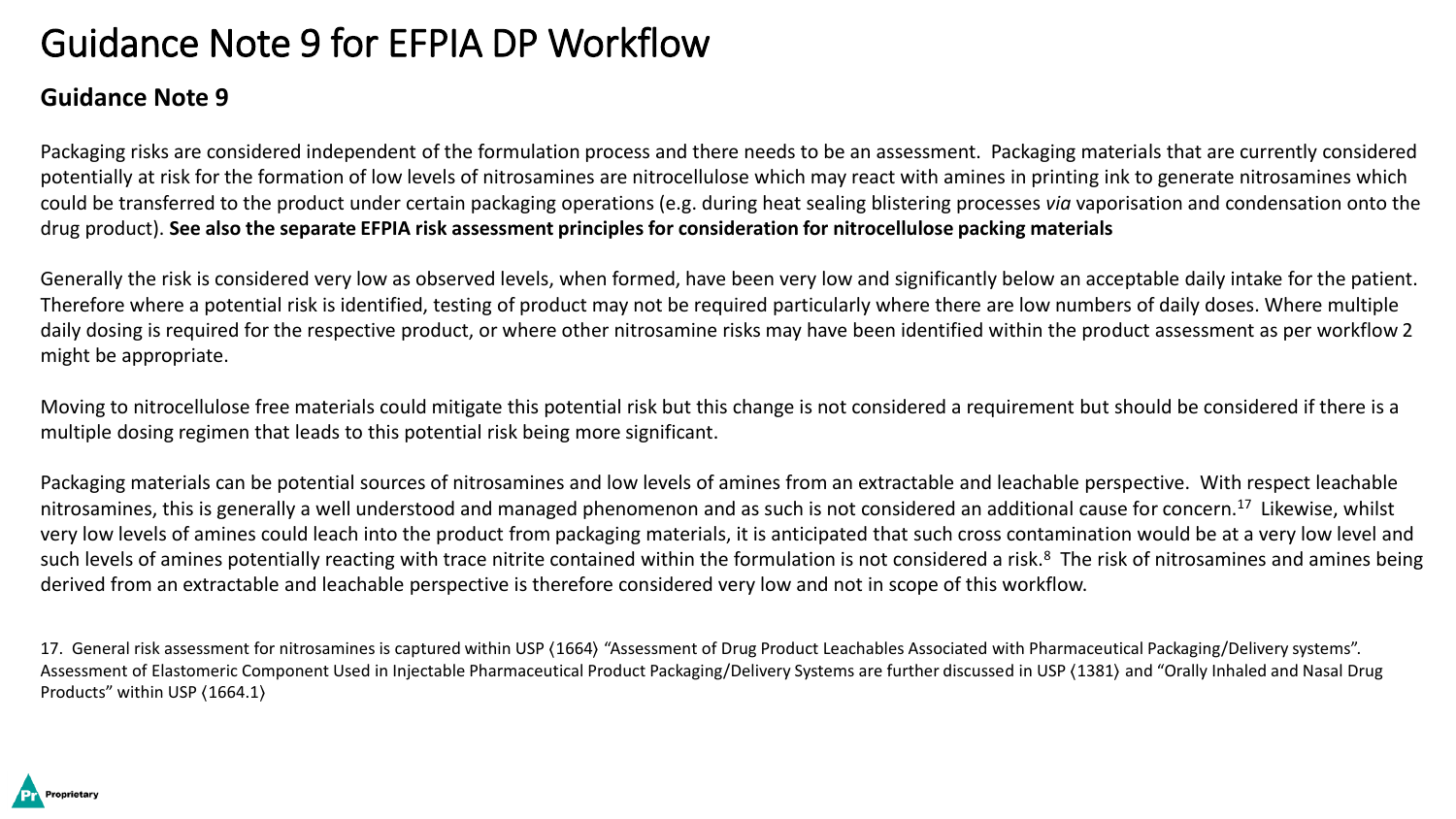# Guidance Note 10 for EFPIA DP Workflow

#### **Guidance Note 10**

Where a risk for nitrosamine(s) has been confirmed within the drug product, marketing authorisation holders should inform the competent authorities of the outcome of tests. The immediate risk to patients should be assessed based on the appropriate safety limit and action proposed to avoid or minimise the exposure of patients to nitrosamines.<sup>12</sup> A risk / benefit product analysis, and shortage management, should be conducted prior to assuming a product is unacceptable or recommending an alternative product to patients. Less than lifetime adjustments are likely to be applied to non-chronic therapy and the resulting acceptable daily level(s) will need to be agreed with the appropriate regulatory authority.

With respect to future mitigations to reduce / eliminate the nitrosamine risk, the following can be considered:

- Reducing levels for the vulnerable / reactive amine if appropriate
- Consider sourcing nitrite low / free alternatives if available
- Reformulation may be required

If the development of a new formulation is required, then there are potentially numerous options that can be considered and these include:

- Use of a simpler formulation i.e. powder in a capsule rather than tablet
- Modify pH for the formation addition of carbonate to the excipients
- Use of dry granulation versus wet granulation
- Changing order of addition or engineering modifications to remove heat from the system if these aspects were considered potential root causes
- Modification of particle size excipient / DS etc.
- Inclusion of lysine / ascorbic acid within the formulation to act as nitrous acid scavengers

Any new formulation would need to assessed to confirm that the original nitrosamine risk has been effectively reduced below a level of concern or removed. It would also need to be assessed to confirm that there are no new nitrosamine risks with the product.

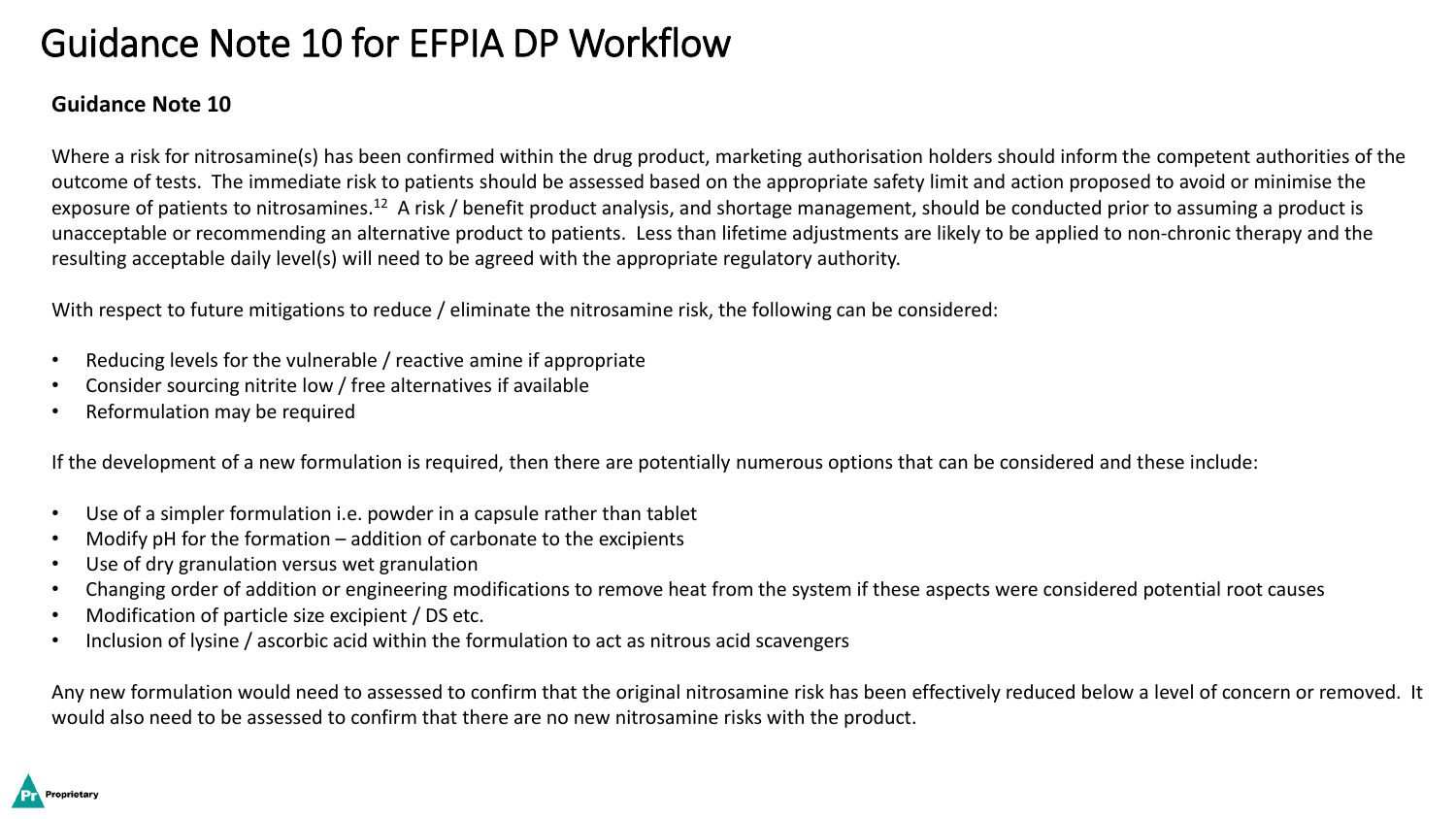# 3. Risk Assessment for Nitrocellulose Packaging Materials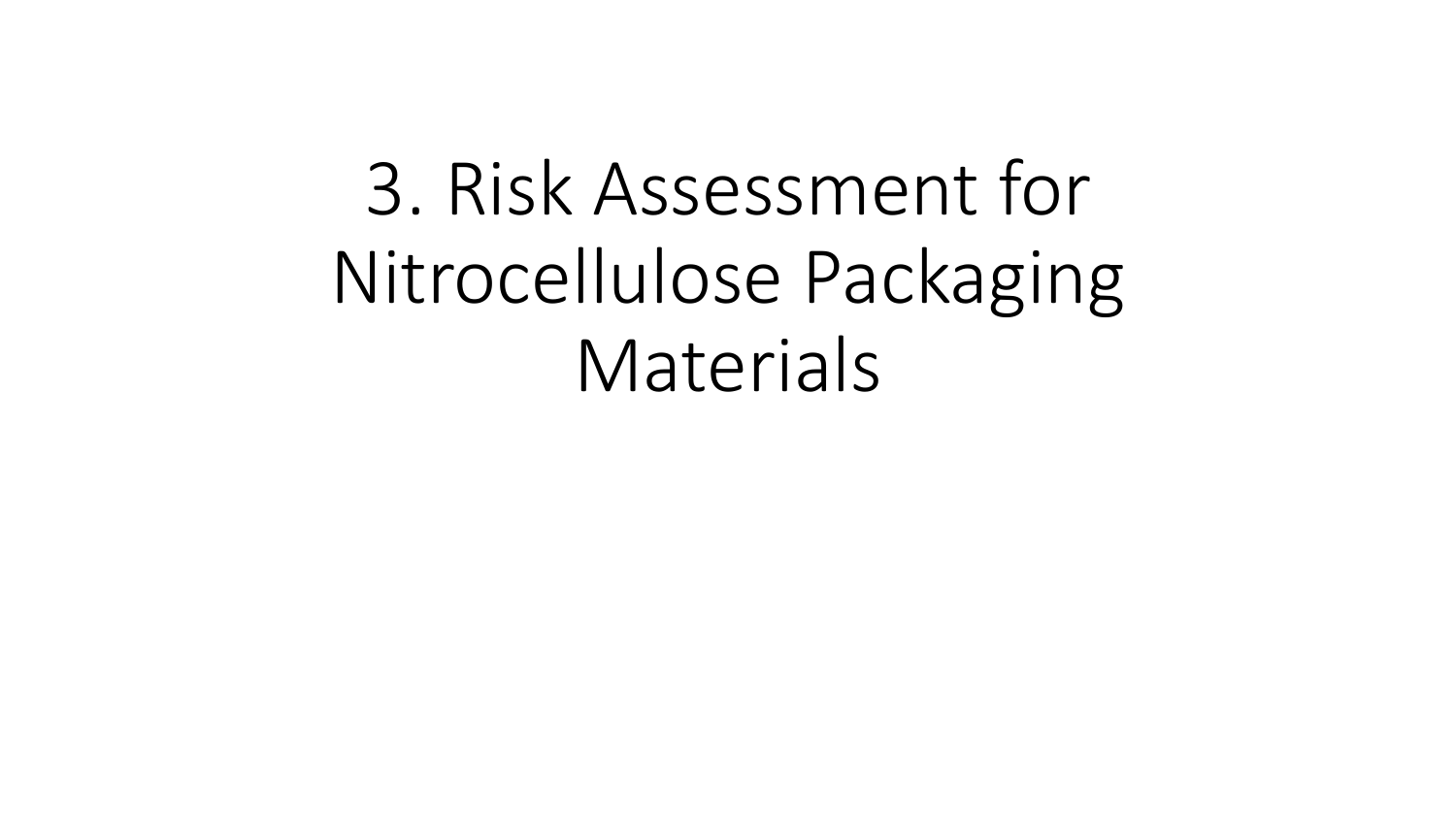## Proposed EFPIA / IQ Drug product (DP) Workflow 2a - Nitrocellulose containing lidding foil



x): Rationale: lidding foil not in contact with the product and change not expected to affect Quality & Stability (regular FUST proposed) in case aluminum layer & heat seal lacquor are unchanged (water vapor transmission rate, oxygene transmission rate; tightness unchanged)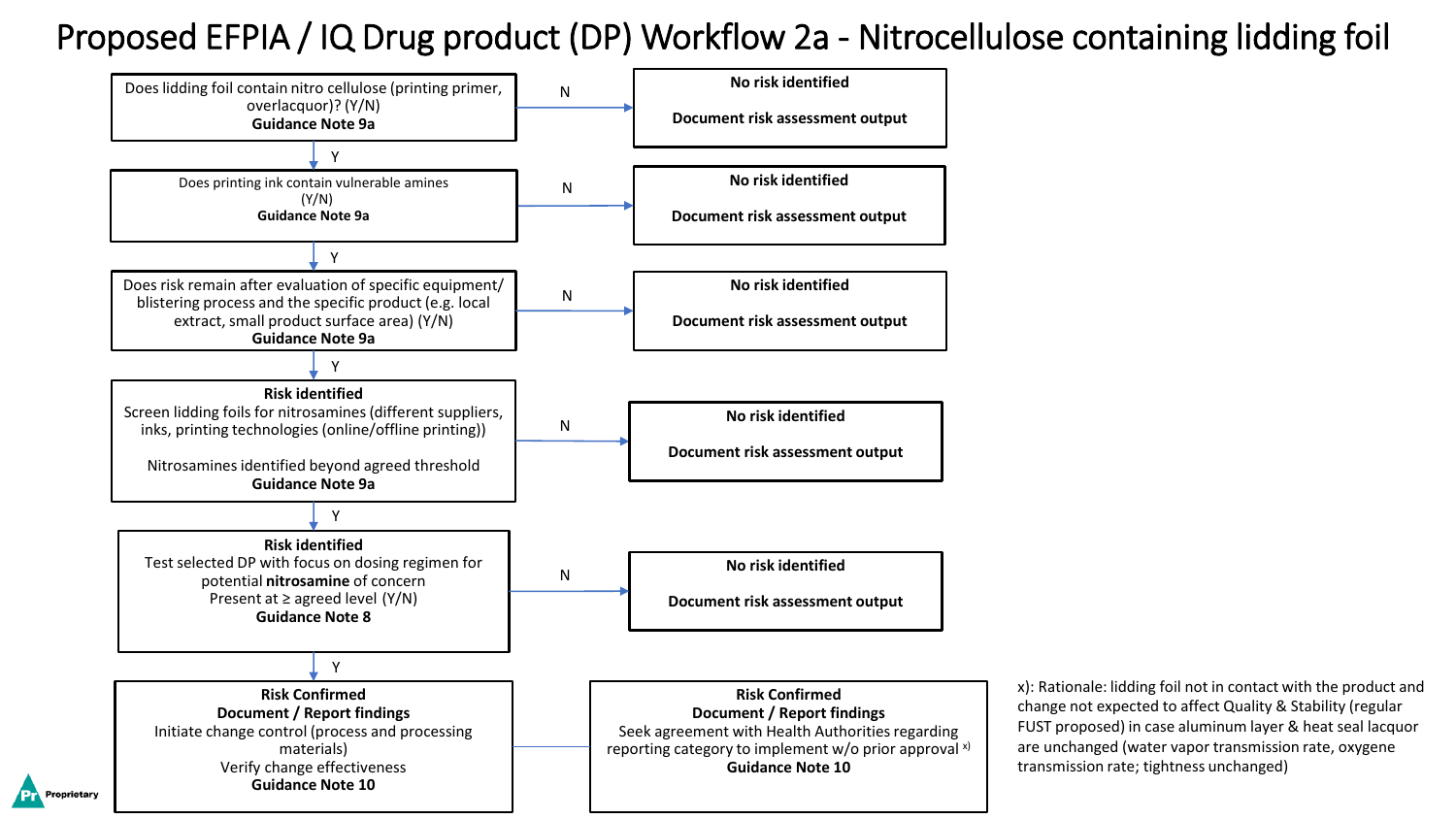## Guidance Note 9a for EFPIA DP Workflow – Nitro cellulose containing lidding foil

Packaging risks are considered independent of the formulation process and need to be specifically assessed. In general the risk is considered very low as observed levels of Nitrosamines, when formed, have been very low and significantly below an acceptable daily intake for the patient.

Packaging materials that are currently considered potentially at risk for the formation of low levels of nitrosamines are blister lidding foils containing nitrocellulose as printing primer or overlacquer, which may react with amines in printing ink to generate nitrosamines, which could be transferred to the product under certain packaging operations (e.g. during heat sealing blistering processes *via* vaporization and condensation onto the drug product).

Nitrocellulose is commonly used in blister lidding foils as a print primer and print over-lacquer.

Amines in ink may be part of color pigments but are mainly non functional constituents in the ink and are hence considered to be "Non Intentionally Added Substances" (NIAS). Key factors to consider are extent of ink coverage, colors (e.g. reds, yellows are believed to be higher risk) and location (inner or outer surface).

An evaluation of the blistering process, particular risks and risk mitigation factors (e.g. ventilation) should be considered. The typical blistering operation prevents risk of contamination in upstream blisters from exceeding a few nanograms per blister well. This is due to the following reasons:

- 1. Very low volatilization rates of NDMA and NDEA from common blister lidding and short time of applied heat during sealing
- 2. Tortuous pathway for vapors to get upstream into open blister wells
- 3. Depletion of any volatilized nitrosamines from vapor cloud due to room air changeovers.

Screening of different nitrocellulose containing lidding foil types and inks (potentially containing residual amount of amines as non intentionally added substances) is regarded to be a valuable indicator to assess if tablets could be exposed to Nitrosamines during blistering, and hence a risk in conjunction with the dosing regimen may exist.

In summary, even where a potential theoretical risk is identified e.g. the lidding foil contains nitrocellulose, testing of product may not be required when considered in conjunction with other factors such as foils screening, blister equipment, blistering process, dosing regimen and product surface area. This risk would need to be examined on a case by case basis particularly where multiple daily dosing may be required for the respective product or where other nitrosamine risks may have been identified within the product.

Potential risk removal options are available e.g. moving to nitrocellulose free materials. This change is not considered a requirement but should be considered if there is a multiple dosing regimen that leads to this potential risk being more significant. This change should be considered to be implemented without prior regulatory approval ("do & tell"), as the lidding foil outer surface (Nitrocellulose) is not in contact with the product and the change is not expected to affect Quality & Stability (regular follow up stability is proposed) in case aluminum layer & heat seal lacquer are unchanged (water vapor transmission rate, oxygen transmission rate; tightness unchanged).

Alternative mitigation solutions, such as local extract during blistering operation, would also remove the risk.

The other theoretical risk mitigation possibility is to move to printing ink free of vulnerable amines. However, as secondary amines are NIAS, it is difficult to consistently avoid this risk without proprietary **the Proprietary**<br>**testing or robust certification.**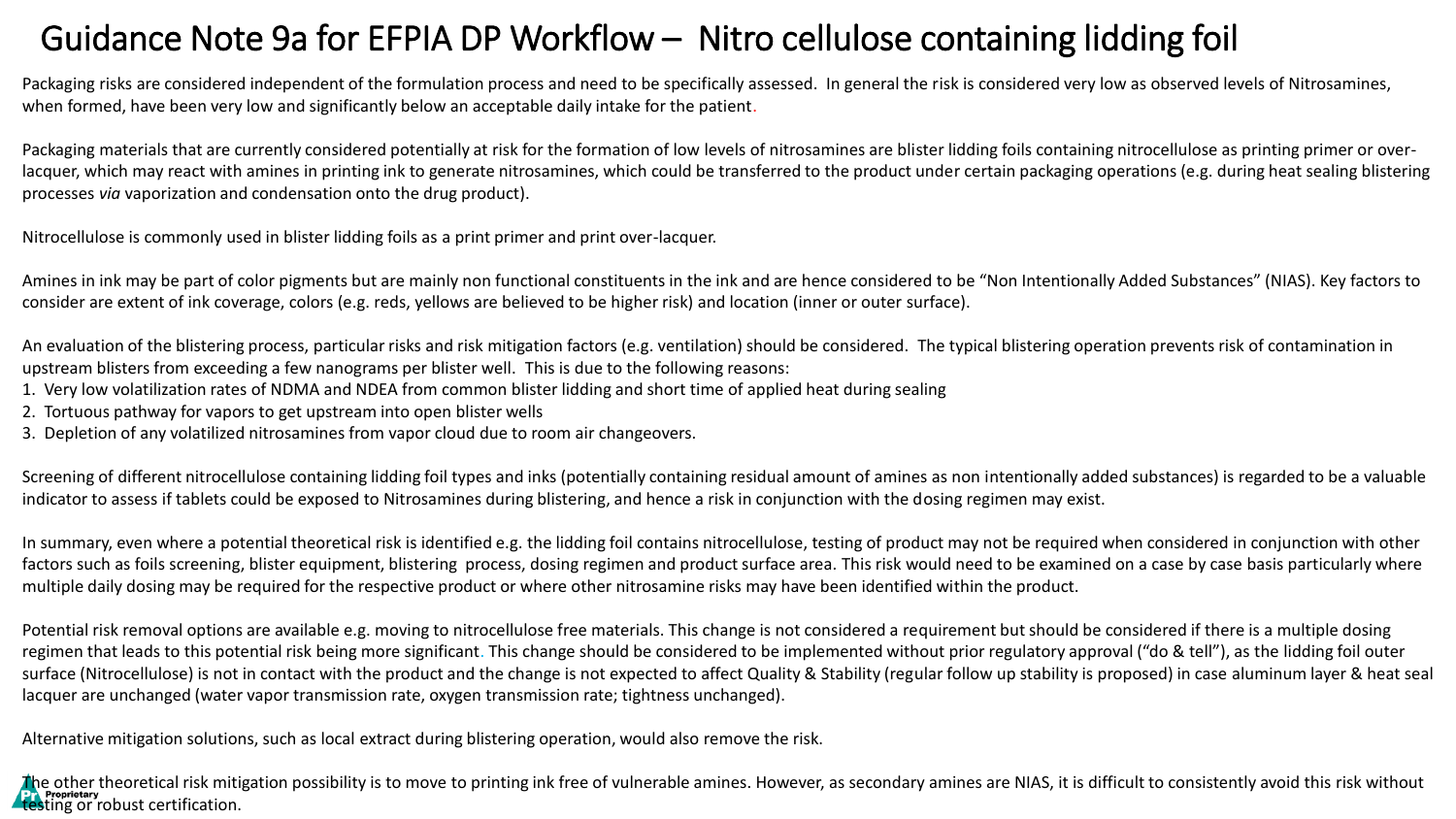# 4. Risk Assessment for Biological Drugs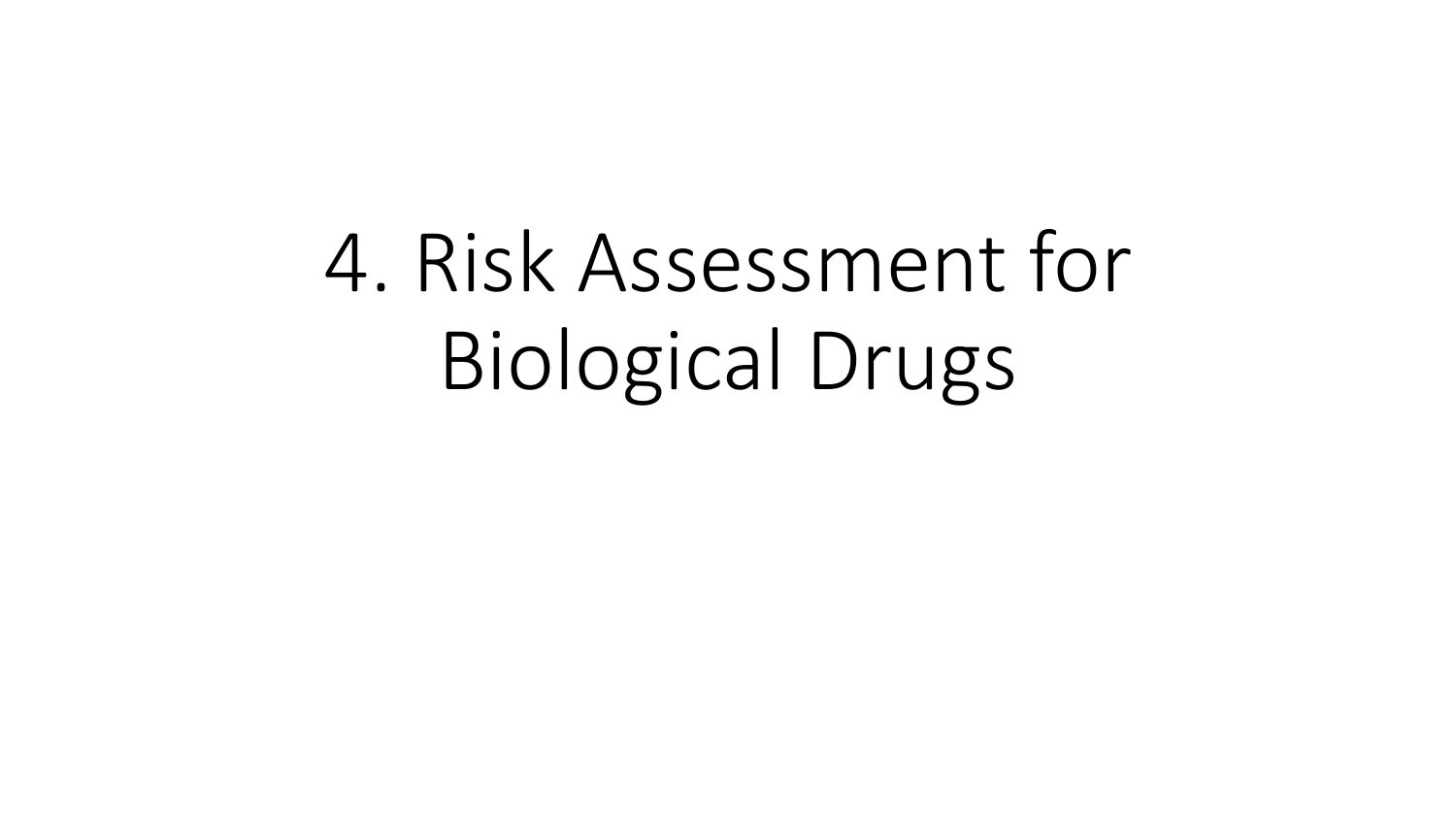## ANNEX 1: Biological Medicinal Product Process for Nitrosamine Impurities Risk Evaluation